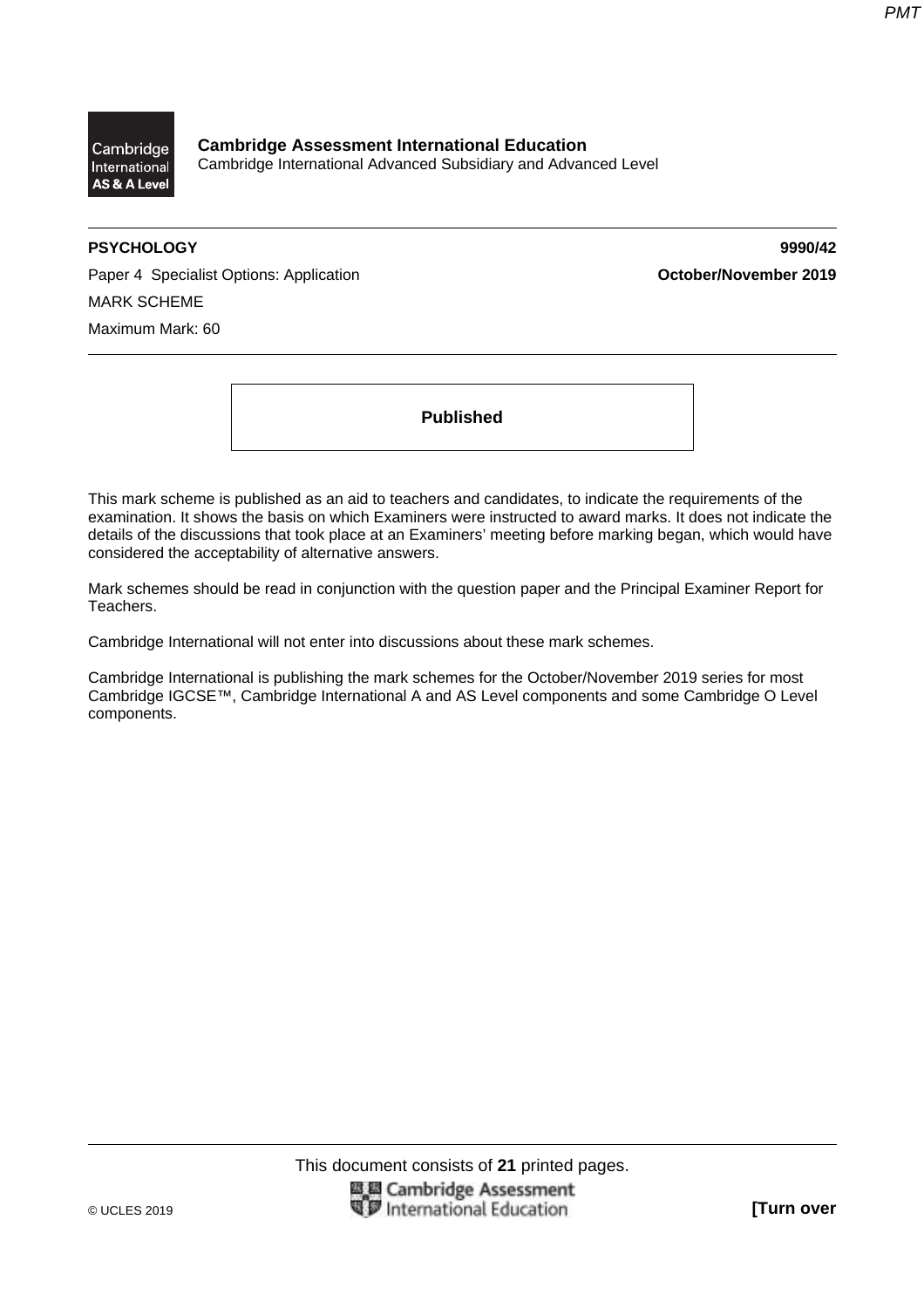*PMT*

### **Generic Marking Principles**

These general marking principles must be applied by all examiners when marking candidate answers. They should be applied alongside the specific content of the mark scheme or generic level descriptors for a question. Each question paper and mark scheme will also comply with these marking principles.

GENERIC MARKING PRINCIPLE 1:

Marks must be awarded in line with:

- the specific content of the mark scheme or the generic level descriptors for the question
- the specific skills defined in the mark scheme or in the generic level descriptors for the question
- the standard of response required by a candidate as exemplified by the standardisation scripts.

GENERIC MARKING PRINCIPLE 2:

Marks awarded are always **whole marks** (not half marks, or other fractions).

GENERIC MARKING PRINCIPLE 3:

Marks must be awarded **positively**:

- marks are awarded for correct/valid answers, as defined in the mark scheme. However, credit is given for valid answers which go beyond the scope of the syllabus and mark scheme, referring to your Team Leader as appropriate
- marks are awarded when candidates clearly demonstrate what they know and can do
- marks are not deducted for errors
- marks are not deducted for omissions
- answers should only be judged on the quality of spelling, punctuation and grammar when these features are specifically assessed by the question as indicated by the mark scheme. The meaning, however, should be unambiguous.

GENERIC MARKING PRINCIPLE 4:

Rules must be applied consistently e.g. in situations where candidates have not followed instructions or in the application of generic level descriptors.

GENERIC MARKING PRINCIPLE 5:

Marks should be awarded using the full range of marks defined in the mark scheme for the question (however; the use of the full mark range may be limited according to the quality of the candidate responses seen).

GENERIC MARKING PRINCIPLE 6:

Marks awarded are based solely on the requirements as defined in the mark scheme. Marks should not be awarded with grade thresholds or grade descriptors in mind.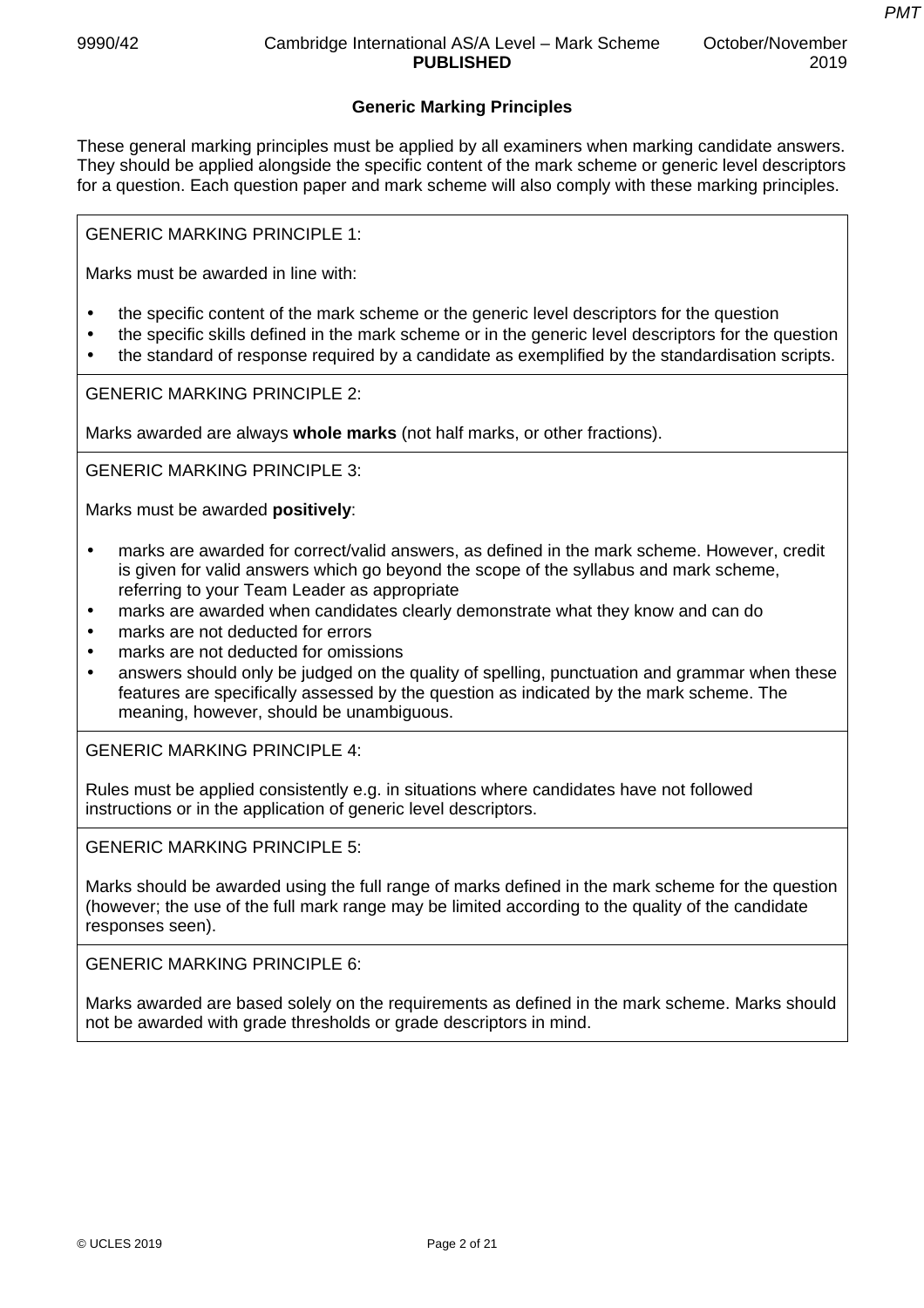### **Each option has three questions:**

**Section A: (stimulus) Answer two questions from choice of four: (a)=2, (b)=4, (c)=4 & (d)=5 [15 total]**  Section A: candidates answer two questions from a choice of four, based on the two specialist options they have studied. Each question is based on stimulus material and is divided into four parts. There are 2 marks for part (a), 4 marks for part (b), 4 marks for part (c) and 5 marks for part (d).

**Section B: (design) Answer one question from choice of four: (a) = 10 marks, (b) = 8 marks [18 total]**  Section B: candidates answer one design-based question from a choice of four, based on either of the two specialist options they have studied. The question is divided into two parts. There are 10 marks for part (a) and 8 marks for part (b).

#### **Section C: (essay) Answer one question from choice of four: 12 marks.**

Section C: candidates answer one essay question from a choice of four, based on either of the two specialist options they have studied. There are 12 marks for this question.

Questions will require candidates to consider approaches, research methods and issues and debates. The questions will be based on two topic areas (a, b, c, d, e) covered within the chosen specialist option. The two topic areas for each specialist option will be different to the two topic areas assessed in Paper 3.

*In order to achieve the same standard across all questions in a Section, the same generic mark schemes are used for each option. These mark schemes are as follows.* 

|     |         | Section A: Stimulus (Generic response descriptor)                                                                                                                                                                                                                                                                                |
|-----|---------|----------------------------------------------------------------------------------------------------------------------------------------------------------------------------------------------------------------------------------------------------------------------------------------------------------------------------------|
| (a) | $0 - 2$ | <b>1 mark</b> for basic answer e.g. identification.<br>1 mark for elaboration/example.                                                                                                                                                                                                                                           |
| (b) | $0 - 4$ | Question always requires two 'things'<br>1 mark basic answer. 2 marks elaboration.<br>Max 2 marks if only 'one' is answered.                                                                                                                                                                                                     |
| (c) | $0 - 4$ | Questions require either one or two 'things'<br>If two: 1 mark basic answer. 2 marks elaboration.<br><b>If one: 1–2 marks</b> basic answer, 3–4 marks detailed answer/elaboration.<br>If two required and only one provided, max 2 marks.                                                                                        |
| (d) | $0 - 5$ | Question requires discussion. Question always plural of each argument.<br>Question always requires conclusion.<br>1 mark for each for/against argument (however detailed) up to 4 max. 1 mark<br>for conclusion.<br><b>Note:</b> If three (or more) arguments for one side, best two credited. If one side<br>only, max 2 marks. |
|     | 0       | No response worthy of credit.                                                                                                                                                                                                                                                                                                    |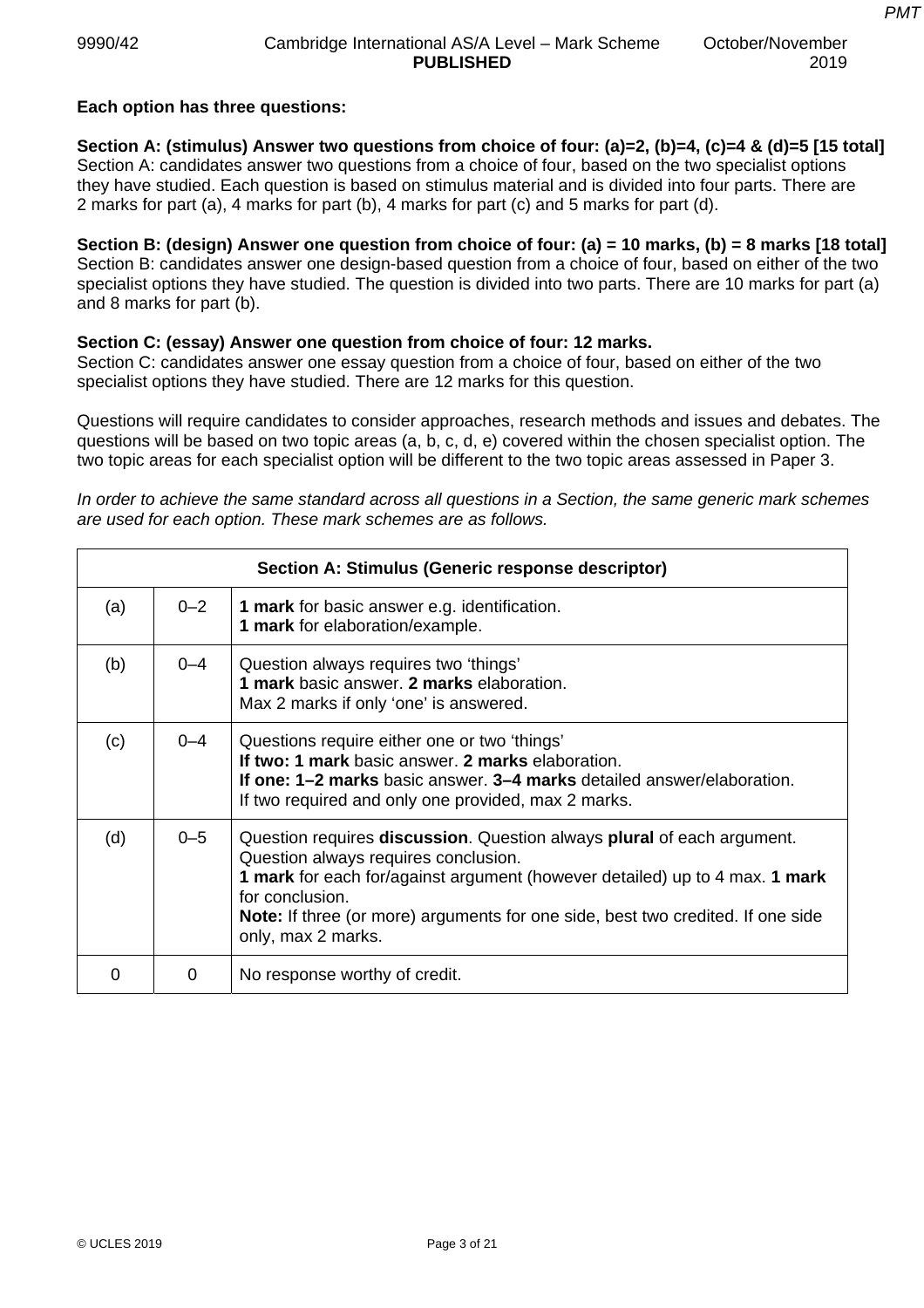| Section C: Essay/Evaluate (Generic response descriptor) |              |                                                                                                                                                                                                                                                                                                                                                                                                                               |  |  |
|---------------------------------------------------------|--------------|-------------------------------------------------------------------------------------------------------------------------------------------------------------------------------------------------------------------------------------------------------------------------------------------------------------------------------------------------------------------------------------------------------------------------------|--|--|
| Level                                                   | <b>Marks</b> | Level Descriptor                                                                                                                                                                                                                                                                                                                                                                                                              |  |  |
| 4                                                       | $10 - 12$    | <b>Both sides</b> of the argument are considered and are relevant to the<br>$\bullet$<br>question.<br>Appropriate examples are included which fully support both sides.<br>$\bullet$<br>Discussion is detailed with good understanding and clear expression.<br>$\bullet$<br>A conclusion is drawn with appropriate justification.<br>$\bullet$                                                                               |  |  |
| 3                                                       | $7 - 9$      | <b>Both sides</b> of the argument are considered and are relevant to the<br>$\bullet$<br>question.<br>They may be <b>imbalanced</b> in terms of quality or quantity.<br>Some examples are included, are appropriate and often support both<br>$\bullet$<br>sides.<br>The answer shows good discussion with reasonable understanding.<br>$\bullet$<br>A basic conclusion is drawn with little or no justification<br>$\bullet$ |  |  |
| 2                                                       | $4 - 6$      | Reasons are limited to <b>one side</b> of the argument.<br>$\bullet$<br>Limited reference to examples, or lack of detail.<br>$\bullet$<br>The answer shows some understanding.<br>$\bullet$<br>There may be no conclusion.<br>$\bullet$                                                                                                                                                                                       |  |  |
| 1                                                       | $1 - 3$      | Anecdotal discussion, brief detail, minimal relevance. Very limited range.<br>$\bullet$<br>Discussion may be inaccurate or incomplete.<br>$\bullet$<br>May evaluate topic area studies, making only indirect reference to the<br>$\bullet$<br>question.                                                                                                                                                                       |  |  |
| 0                                                       | $\mathbf 0$  | No response worthy of credit.<br>$\bullet$                                                                                                                                                                                                                                                                                                                                                                                    |  |  |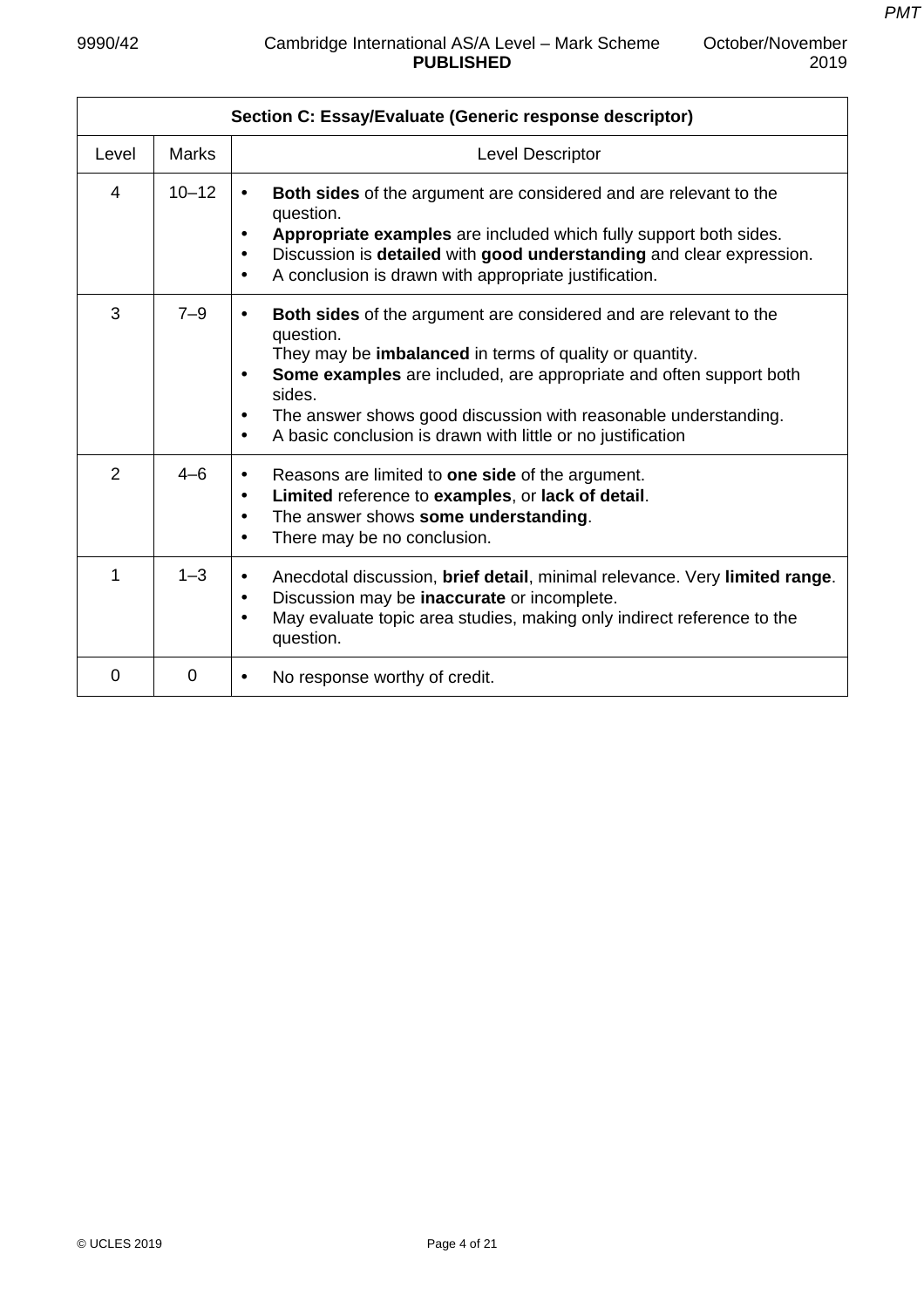| Section B: Design a study question part (a) (Generic response descriptor) |              |                                                                                                                                                                                                                                                                                                                                                                                                                                                                                                                                                                                                                                                                          |  |  |
|---------------------------------------------------------------------------|--------------|--------------------------------------------------------------------------------------------------------------------------------------------------------------------------------------------------------------------------------------------------------------------------------------------------------------------------------------------------------------------------------------------------------------------------------------------------------------------------------------------------------------------------------------------------------------------------------------------------------------------------------------------------------------------------|--|--|
| Level                                                                     | <b>Marks</b> | Level Descriptor                                                                                                                                                                                                                                                                                                                                                                                                                                                                                                                                                                                                                                                         |  |  |
| 4                                                                         | $9 - 10$     | The design is appropriate to the named investigation and is based on<br>$\bullet$<br>thorough psychological knowledge.<br>The design is accurate, coherent and detailed, and it tests the proposed<br>$\bullet$<br>investigation competently.<br>Four or five design features are included. The features are clearly applied<br>$\bullet$<br>to the design throughout the answer and the candidate clearly understands<br>the main features involved in designing an investigation.<br>The response has proposed an appropriate design, has applied a range of<br>$\bullet$<br>relevant methodological design features with competence and shown clear<br>understanding. |  |  |
| 3                                                                         | $7 - 8$      | The design is appropriate to the named investigation and is based on good<br>$\bullet$<br>psychological knowledge.<br>The design is accurate, coherent and detailed, and it tests the propose<br>$\bullet$<br>investigation competently.<br>Two or three design features are included. The features are applied to the<br>$\bullet$<br>design, are detailed and the candidate shows good understanding in<br>places.<br>The response has proposed an appropriate design, has applied some<br>$\bullet$<br>relevant methodological design features and has shown good<br>understanding.                                                                                   |  |  |
| $\overline{2}$                                                            | $4 - 6$      | The design is mostly appropriate to the named investigation and is based<br>$\bullet$<br>on psychological knowledge.<br>Two or three design features are included. The features are often applied<br>$\bullet$<br>to the design with some detail and the candidate shows good<br>understanding in places.<br>The design is mostly accurate, coherent and detailed in places and it tests<br>$\bullet$<br>the proposed investigation.<br>Design features are limited in their understanding.                                                                                                                                                                              |  |  |
| 1                                                                         | $1 - 3$      | The design may not be appropriate to the named investigation and use of<br>terminology is sparse or absent. Basic psychological understanding is<br>shown.<br>The design lacks coherence and is limited in understanding.<br>$\bullet$<br>One or two appropriate design features are identified but incorrectly<br>$\bullet$<br>applied.<br>The response lacks detail.                                                                                                                                                                                                                                                                                                   |  |  |
| 0                                                                         | 0            | No response worthy of credit. The candidate describes the study listed on<br>$\bullet$<br>the syllabus.                                                                                                                                                                                                                                                                                                                                                                                                                                                                                                                                                                  |  |  |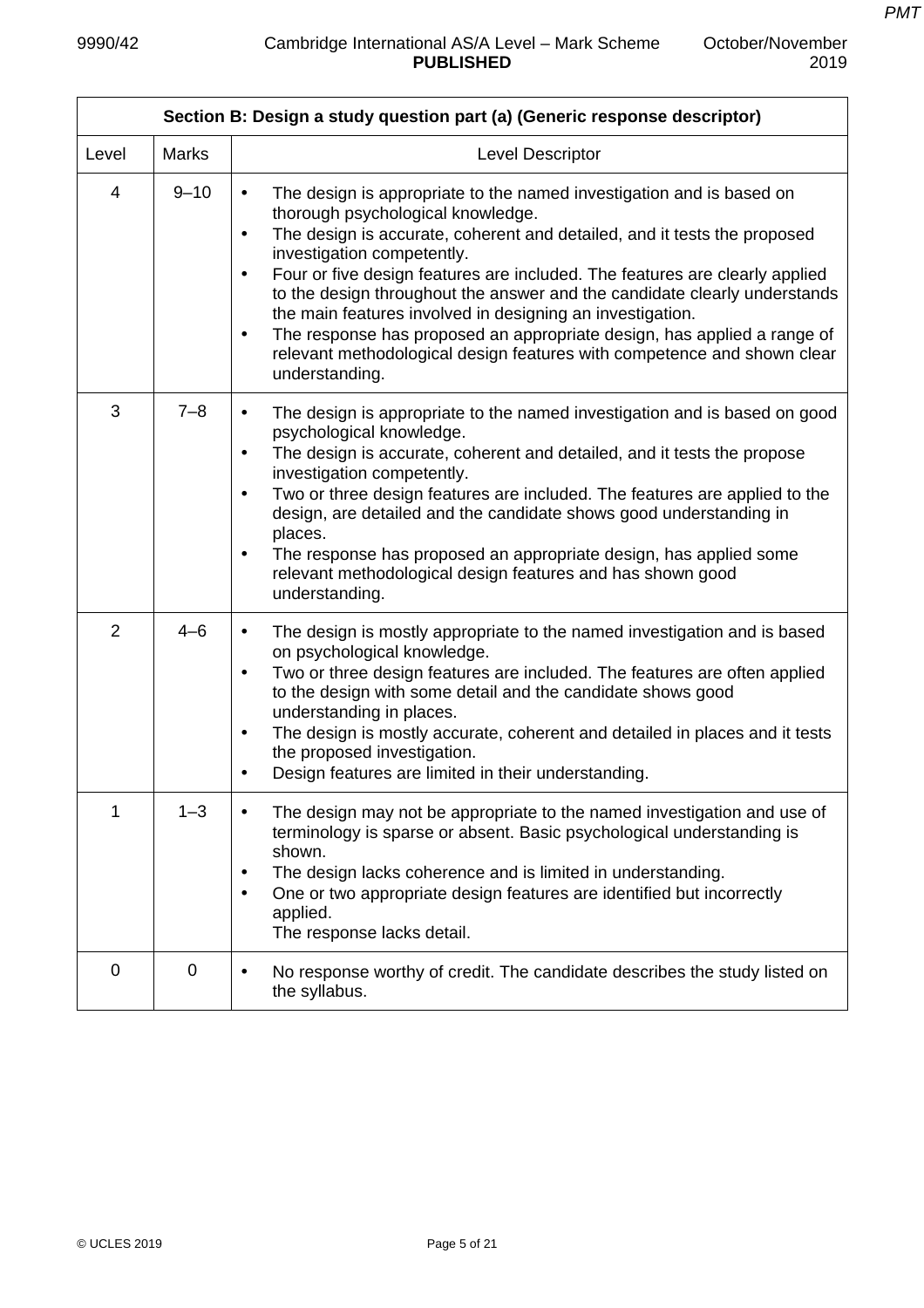October/November

|             | Section B: Explain a study question part (b) (Generic response descriptor) |                                                                                                                                                                                                                                                                                                                                                                                                                                                                                                                                                                                                                                                                                                |  |
|-------------|----------------------------------------------------------------------------|------------------------------------------------------------------------------------------------------------------------------------------------------------------------------------------------------------------------------------------------------------------------------------------------------------------------------------------------------------------------------------------------------------------------------------------------------------------------------------------------------------------------------------------------------------------------------------------------------------------------------------------------------------------------------------------------|--|
| Level       | <b>Marks</b>                                                               | Level Descriptor                                                                                                                                                                                                                                                                                                                                                                                                                                                                                                                                                                                                                                                                               |  |
| 3           | $6 - 8$                                                                    | Quality and depth of explanation is thorough.<br>$\bullet$<br>Description of knowledge is accurate, coherent and detailed.<br>Use of terms is accurate and use of psychological terminology is<br>٠<br>comprehensive.<br>Understanding of methodology (such as elaboration, use of example,<br>$\bullet$<br>quality of description) is very good.<br>The design is effectively explained in relation to the topic area.<br>$\bullet$<br>There is a balance of methodology and topic area/relevant study<br>$\bullet$<br>knowledge.                                                                                                                                                             |  |
| 2           | $4 - 5$                                                                    | Quality of explanation and depth of explanation is competent.<br>Description of knowledge is mainly accurate, coherent and reasonably<br>$\bullet$<br>detailed.<br>Use of terms is mainly accurate and use of psychological terminology is<br>$\bullet$<br>competent.<br>Understanding of methodology (such as elaboration, use of example,<br>$\bullet$<br>quality of description) is good.<br>The design is adequately explained in relation to the topic area (knowledge<br>$\bullet$<br>related to design)<br>There is an imbalance of methodology and topic area/relevant study<br>$\bullet$<br>knowledge.<br>Max 5 marks if only methodological or psychological decisions.<br>$\bullet$ |  |
| 1           | $1 - 3$                                                                    | Quality of explanation and depth of explanation is basic.<br>$\bullet$<br>Description of knowledge is often accurate, generally coherent, but lacks<br>$\bullet$<br>detail.<br>Use of terms is basic and use of psychological terminology is adequate.<br>$\bullet$<br>Understanding of methodology (such as elaboration, use of example,<br>$\bullet$<br>quality of description) is limited.<br>The design is poorly explained in relation to the topic area (knowledge not<br>related to design)<br>There is an imbalance of methodology and topic area/relevant study<br>$\bullet$<br>knowledge.                                                                                            |  |
| $\mathbf 0$ | $\mathbf 0$                                                                | No response worthy of credit. The candidate describes the study listed on<br>$\bullet$<br>the syllabus.                                                                                                                                                                                                                                                                                                                                                                                                                                                                                                                                                                                        |  |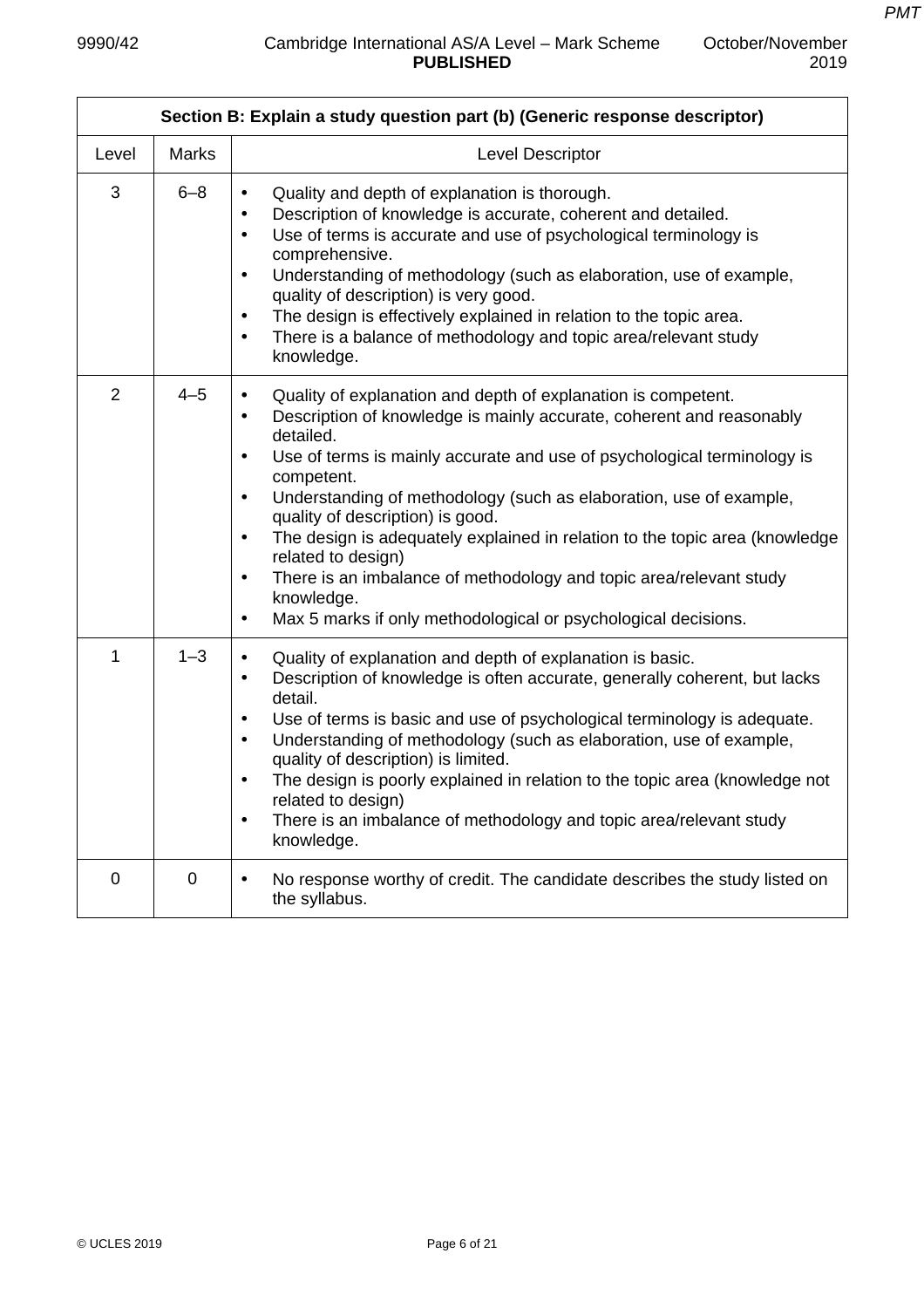| October/November |  |
|------------------|--|
| 2019             |  |

| <b>Question</b> | <b>Answer</b>                                                                                                                                                                                                                                                                                                                                                                                                                                                                                                                                                                                                                                                                   | <b>Marks</b> |
|-----------------|---------------------------------------------------------------------------------------------------------------------------------------------------------------------------------------------------------------------------------------------------------------------------------------------------------------------------------------------------------------------------------------------------------------------------------------------------------------------------------------------------------------------------------------------------------------------------------------------------------------------------------------------------------------------------------|--------------|
|                 | Section A: Psychology and abnormality                                                                                                                                                                                                                                                                                                                                                                                                                                                                                                                                                                                                                                           |              |
| 1               | A question from the Kleptomania Symptom Assessment Scale (K-SAS):<br>During the past WEEK, approximately how many hours (add up hours)<br>did you spend thinking about stealing? Please circle the appropriate<br>number.<br>1 hour or less 1 to 4 hours 4 to 10 hours over 10 hours<br>None:<br>o<br>2<br>з                                                                                                                                                                                                                                                                                                                                                                    |              |
| 1(a)            | Explain the characteristics of kleptomania.                                                                                                                                                                                                                                                                                                                                                                                                                                                                                                                                                                                                                                     | $\mathbf{2}$ |
|                 | <b>Most likely answer</b> (other appropriate responses to be credited):<br>Note: Question is characteristics (plural) so two different characteristics needed.<br>not being able to resist the urge to collect or hoard things<br>$\bullet$<br>involves experiencing tension before the theft; feelings of pleasure,<br>$\bullet$<br>gratification, or relief when committing the theft<br>uncontrollable urge to steal (with example) = $1$ mark<br>$\bullet$<br>Marks: 1 mark for basic answer, e.g. identification. 1 mark for<br>elaboration/example.                                                                                                                       |              |
| 1(b)            | Suggest two possible limitations of answers participants may give to the<br>question above.                                                                                                                                                                                                                                                                                                                                                                                                                                                                                                                                                                                     | 4            |
|                 | <b>Most likely answer</b> (other appropriate responses to be credited):<br>the question is ambiguous; 1 and 4 hours appear twice so which should a<br>participant choose?<br>what constitutes 'thinking about stealing'? Vague thoughts or planning in<br>$\bullet$<br>detail something major?<br>Note: Answers which do not relate to 'the question above' 1 mark max however<br>detailed.<br>participants may give socially desirable answers either to hide their<br>symptoms (for assessment) or to show their therapy is working<br>only quantitative data/no in-depth answers.<br>$\bullet$<br>Marks: 1 mark for basic answer. 1 mark for elaboration/example. $\times 2$ |              |
| 1(c)(i)         | Suggest how the reliability of the K-SAS could be assessed.                                                                                                                                                                                                                                                                                                                                                                                                                                                                                                                                                                                                                     | $\mathbf{2}$ |
|                 | Most likely answer (other appropriate responses to be credited):<br>reliability: use test-retest (1 mark) give the same test to same person at a<br>later date (+1 mark)<br>reliability: use split half<br>$\bullet$<br><b>Marks: 1 mark</b> for basic answer. 1 mark for elaboration/example. 0 marks for<br>inter-rater reliability of scores/numbers.                                                                                                                                                                                                                                                                                                                        |              |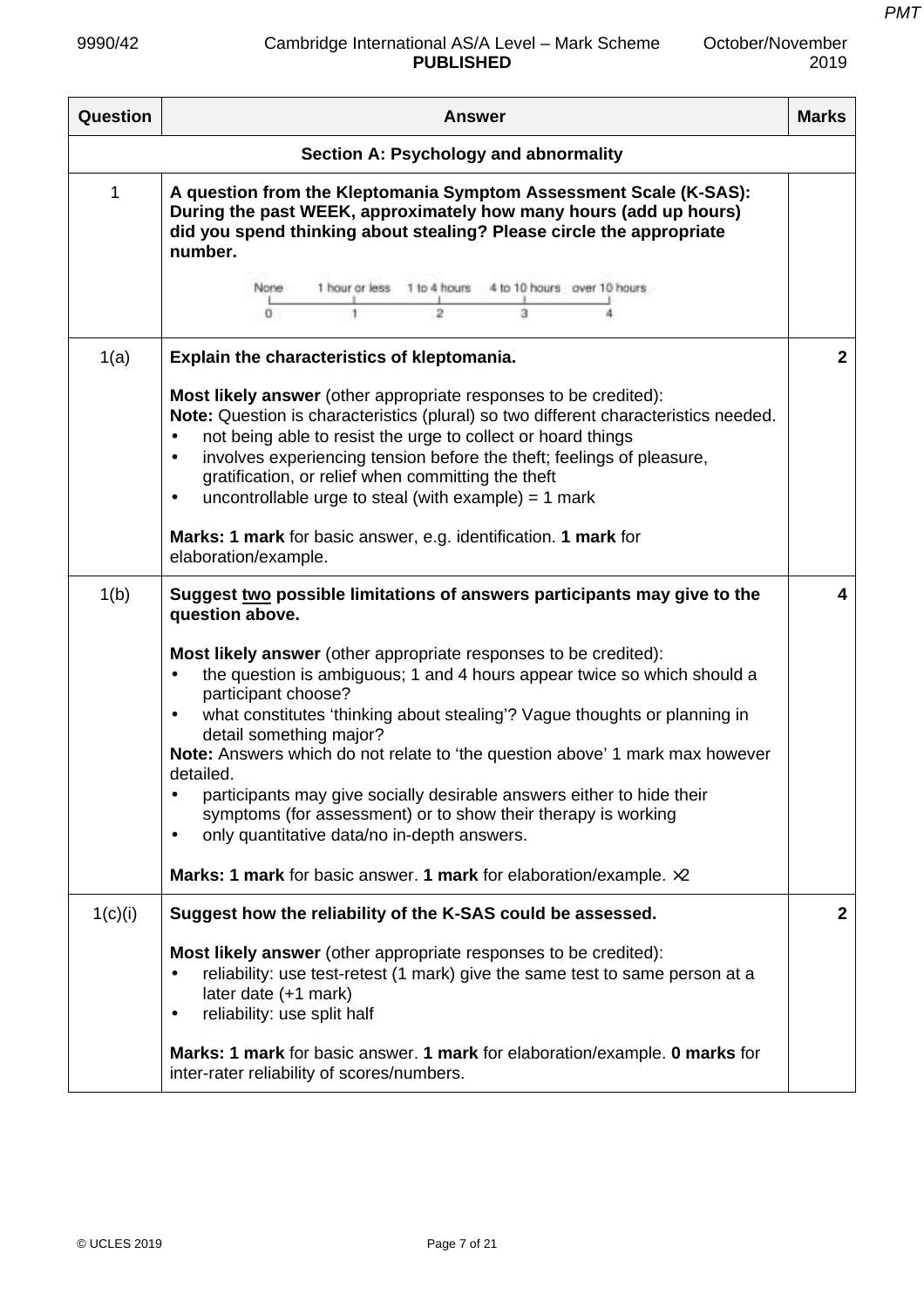| Question | <b>Answer</b>                                                                                                                                                                                                                                                                                                                                                                                                                                                                                                                                                                                                                                                                                                                                                                                                                                                                                                                                                                                                                                                                                                                                                                                                                              | <b>Marks</b> |
|----------|--------------------------------------------------------------------------------------------------------------------------------------------------------------------------------------------------------------------------------------------------------------------------------------------------------------------------------------------------------------------------------------------------------------------------------------------------------------------------------------------------------------------------------------------------------------------------------------------------------------------------------------------------------------------------------------------------------------------------------------------------------------------------------------------------------------------------------------------------------------------------------------------------------------------------------------------------------------------------------------------------------------------------------------------------------------------------------------------------------------------------------------------------------------------------------------------------------------------------------------------|--------------|
| 1(c)(ii) | Suggest how the validity of the K-SAS could be assessed.                                                                                                                                                                                                                                                                                                                                                                                                                                                                                                                                                                                                                                                                                                                                                                                                                                                                                                                                                                                                                                                                                                                                                                                   | $\mathbf{2}$ |
|          | Most likely answer (other appropriate responses to be credited):<br>validity: concurrent validity - compared with an alternative measure (e.g.<br><b>Global Assessment Functioning Scale)</b><br>face validity - it looks like it measures kleptomania<br>٠<br>Marks: 1 mark for basic answer. 1 mark for elaboration/example. 0 marks for<br>ecological validity.                                                                                                                                                                                                                                                                                                                                                                                                                                                                                                                                                                                                                                                                                                                                                                                                                                                                         |              |
| 1(d)     | Discuss the strengths and weaknesses of using self-report questionnaires<br>to measure kleptomania. You should include a conclusion in your answer.                                                                                                                                                                                                                                                                                                                                                                                                                                                                                                                                                                                                                                                                                                                                                                                                                                                                                                                                                                                                                                                                                        | 5            |
|          | Marks: Question requires discussion; always plural of each argument, and<br>always requires conclusion.<br>1 mark for each advantage/disadvantage (however detailed) and related to the<br>question up to 4 max. 2 marks max for two strengths/weaknesses unrelated to<br>the question. 1 mark for conclusion.<br><b>Most likely answer</b> (other appropriate responses to be credited):<br><b>Strengths:</b><br>questionnaires using quantitative data provide the therapist with useful<br>information so they can assess the extent of the problem (1 mark). The<br>K-SAS question can show that a person may spend over 10 hours per week<br>thinking about stealing (+1 mark)<br>in general, asking people directly means that people are given the<br>$\bullet$<br>opportunity to express their feelings and explain their behaviour rather than<br>the researcher trying to work out reasons for their behaviour from other<br>methods. The K-SAS gives the therapist important information<br>relatively large numbers of participants can be done relatively easily.<br>$\bullet$<br>Questionnaires are easy to replicate<br>data can be quantitative, but may also be qualitative depending on type of<br>$\bullet$<br>question |              |
|          | <b>Weaknesses:</b><br>some participants may provide socially desirable responses; not give truthful<br>$\bullet$<br>answers; respond to demand characteristics<br>closed/fixed choice questions may force people into choosing answers that<br>٠<br>do not reflect their true opinion and therefore may lower the validity<br>researchers have to be careful about use of leading questions; it could<br>$\bullet$<br>affect the validity of the data collected<br><b>Conclusion:</b> any appropriate conclusion drawn from the discussion that has                                                                                                                                                                                                                                                                                                                                                                                                                                                                                                                                                                                                                                                                                        |              |

been presented. 1 mark if appropriate. A conclusion is a 'decision reached by reasoning' and so a summary of points already made scores 0 marks.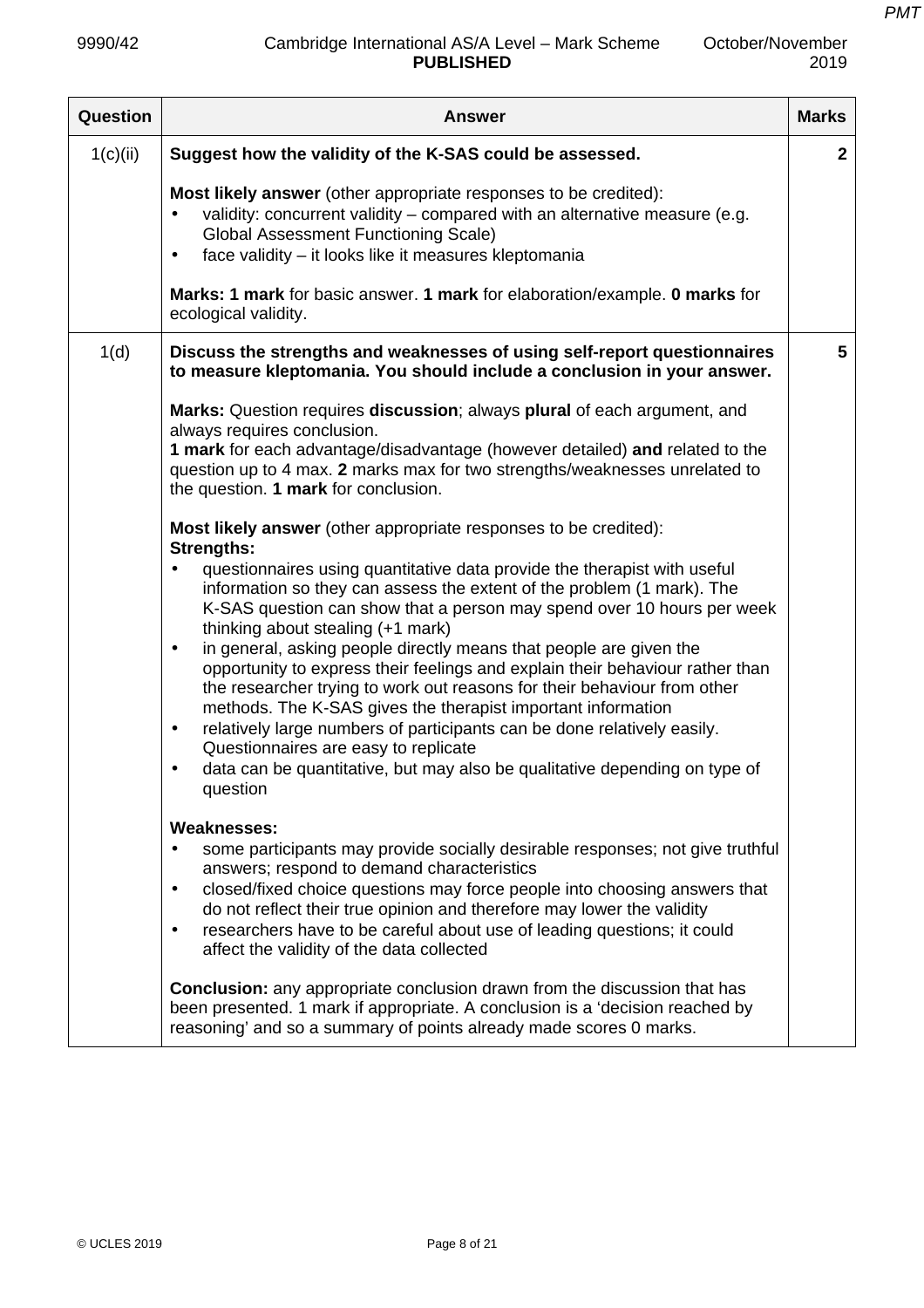| October/November |
|------------------|
| 2019             |

| Question       | <b>Answer</b>                                                                                                                                                                                                                                                                                                                                                                                                                                                                                                                                                                                                                                                                                                                    | <b>Marks</b>            |
|----------------|----------------------------------------------------------------------------------------------------------------------------------------------------------------------------------------------------------------------------------------------------------------------------------------------------------------------------------------------------------------------------------------------------------------------------------------------------------------------------------------------------------------------------------------------------------------------------------------------------------------------------------------------------------------------------------------------------------------------------------|-------------------------|
|                | Section A: Psychology and consumer behaviour                                                                                                                                                                                                                                                                                                                                                                                                                                                                                                                                                                                                                                                                                     |                         |
| $\overline{2}$ | In a study by Milgram et al. (1986), a stooge (confederate) intruded into a<br>line of people waiting in a queue. 'Hey buddy, we've been waiting. Get off<br>the line and go to the back!' was one of the verbal responses to the<br>intrusion.                                                                                                                                                                                                                                                                                                                                                                                                                                                                                  |                         |
| 2(a)           | Outline the research method used in this study.                                                                                                                                                                                                                                                                                                                                                                                                                                                                                                                                                                                                                                                                                  | $\overline{2}$          |
|                | <b>Most likely answers:</b><br>Field experiment: conducted in different locations in New York city. Two<br>$\bullet$<br>IVs: number of intruders (one or two), and number of buffers (zero, one, or<br>two) yielding a complete crossing of variables by level, resulting in six<br>experimental conditions. DVs: qualitative verbal comments and quantitative<br>behaviours (physical actions and non-verbal behaviours.<br>Observation: naturalistic, covert, participant, structured (qualitative verbal<br>$\bullet$<br>comments and quantitative behaviours (physical actions and non-verbal<br>behaviours).                                                                                                                |                         |
|                | Marks: 1 mark for identification (2 marks if both identified). 1 mark for<br>elaboration/how used 'in this study'.                                                                                                                                                                                                                                                                                                                                                                                                                                                                                                                                                                                                               |                         |
| 2(b)           | Outline two features of a queue, according to Milgram.                                                                                                                                                                                                                                                                                                                                                                                                                                                                                                                                                                                                                                                                           | $\overline{\mathbf{4}}$ |
|                | <b>Most likely answer:</b><br>Quote from study: the queue constitutes a small scale social system that<br>possesses three distinguishing features:<br>it regulates the sequence in which people gain access to goods or services<br>$\bullet$<br>(first come first served)<br>the ordering (of people in a line) is given a distinctive spatial form<br>$\bullet$<br>maintenance of the line depends on a shared knowledge of the standards of<br>$\bullet$<br>behaviour appropriate to this situation (i.e. people have a script for queuing)<br>Note: 0 marks for 'length/size'; people in a line, etc.<br><b>Marks:</b> 1 mark for basic answer. 1 mark for elaboration/example. $\times$ 2. Any<br>feature not above $= 0$ . |                         |
| 2(c)           | The behaviour of the people in the queue during the intrusion was<br>observed in three response categories.                                                                                                                                                                                                                                                                                                                                                                                                                                                                                                                                                                                                                      |                         |
| 2(c)(i)        | Identify the two response categories used, other than verbal objections.                                                                                                                                                                                                                                                                                                                                                                                                                                                                                                                                                                                                                                                         | $\mathbf{2}$            |
|                | Answer:<br>physical action<br>$\bullet$<br>nonverbal objections<br>$\bullet$<br>Marks: 1 mark for each correct identification. Allow 'physical<br>objections/aggression, etc.'                                                                                                                                                                                                                                                                                                                                                                                                                                                                                                                                                   |                         |
|                |                                                                                                                                                                                                                                                                                                                                                                                                                                                                                                                                                                                                                                                                                                                                  |                         |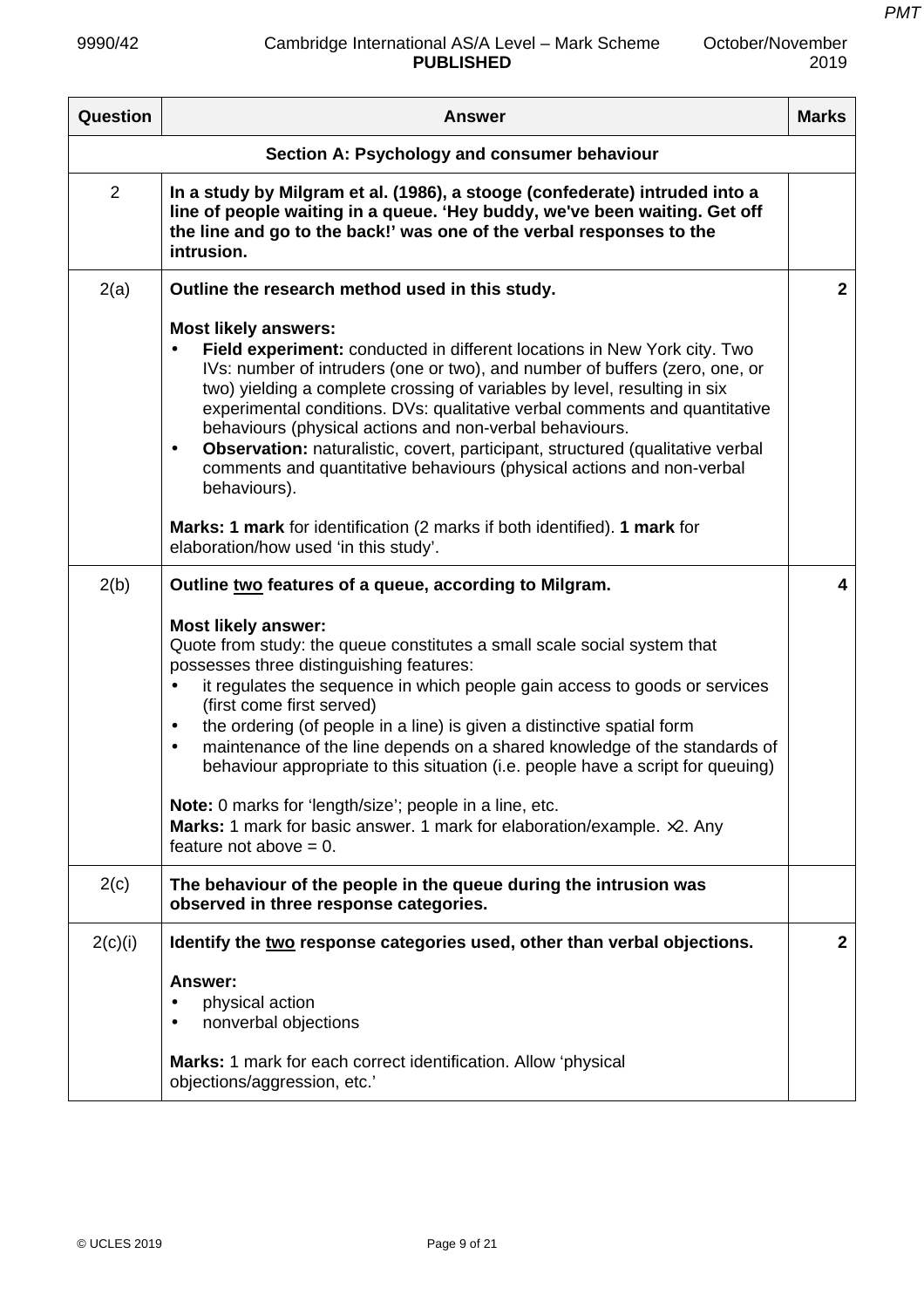October/November

| Question | <b>Answer</b>                                                                                                                                                                                                                                                                                                                                                                                                                                                                                                                              | <b>Marks</b> |
|----------|--------------------------------------------------------------------------------------------------------------------------------------------------------------------------------------------------------------------------------------------------------------------------------------------------------------------------------------------------------------------------------------------------------------------------------------------------------------------------------------------------------------------------------------------|--------------|
| 2(c)(ii) | Give one example of an observed response from each of the two<br>categories you have identified in (c)(i).                                                                                                                                                                                                                                                                                                                                                                                                                                 | $\mathbf{2}$ |
|          | <b>Most likely answer:</b><br>physical action. laying on of hands; tugging at the sleeve; tapping the<br>shoulder of the intruder; pushing the intruder firmly out of the line<br>nonverbal objections. dirty looks; hostile stares; (similar words) gestures<br>$\bullet$<br>to the intruder to get to end of the line                                                                                                                                                                                                                    |              |
|          | Note: no other response is creditworthy; these are the examples listed in the<br>study. Allow similar terms, e.g. 'disgust facially'.<br>Marks: 1 mark for each correct example. 0 marks for any example not above.                                                                                                                                                                                                                                                                                                                        |              |
| 2(d)     | Discuss the advantages and disadvantages of using a stooge<br>(confederate) in studies of consumer behaviour. You should include a<br>conclusion in your answer.                                                                                                                                                                                                                                                                                                                                                                           | 5            |
|          | Marks: Question requires discussion; always plural of each argument, and<br>always requires conclusion.<br>1 mark for each advantage/disadvantage (however detailed) and related to the<br>question up to 4 max. 2 marks max for two strengths/weaknesses unrelated to<br>the question. 1 mark for conclusion.                                                                                                                                                                                                                             |              |
|          | <b>Most likely answer</b> (other appropriate responses to be credited):<br><b>Strengths:</b>                                                                                                                                                                                                                                                                                                                                                                                                                                               |              |
|          | people behave naturally because they believe that the stooge is just another<br>$\bullet$<br>participant (1 mark). In this study the participants thought the stooge<br>intruding into the line was another member of the public (1 mark)<br>a stooge keeps participants naïve about the nature of the study<br>$\bullet$<br>a stooge may be used as a model to suggest to participants how to behave<br>$\bullet$<br>use of a stooge may prevent demand characteristics<br>$\bullet$<br>a stooge may standardise a procedure<br>$\bullet$ |              |
|          | <b>Weaknesses:</b>                                                                                                                                                                                                                                                                                                                                                                                                                                                                                                                         |              |
|          | partcipants are deceived (no informed consent to participate in a study) and<br>this is unethical<br>participants may not behave naturally because of the influence of the stooge<br>$\bullet$<br>a stooge may bias results because of their appearance, their manner, or<br>because of some other feature<br>the stooge may not be good at acting out an experimenters' instructions<br>a stooge may be instructed to act in ways in which people would not<br>normally behave                                                            |              |
|          | <b>Conclusion:</b> any appropriate conclusion drawn from the discussion that has<br>been presented. 1 mark if appropriate. A conclusion is a 'decision reached by<br>reasoning' and so a summary of points already made scores 0 marks.                                                                                                                                                                                                                                                                                                    |              |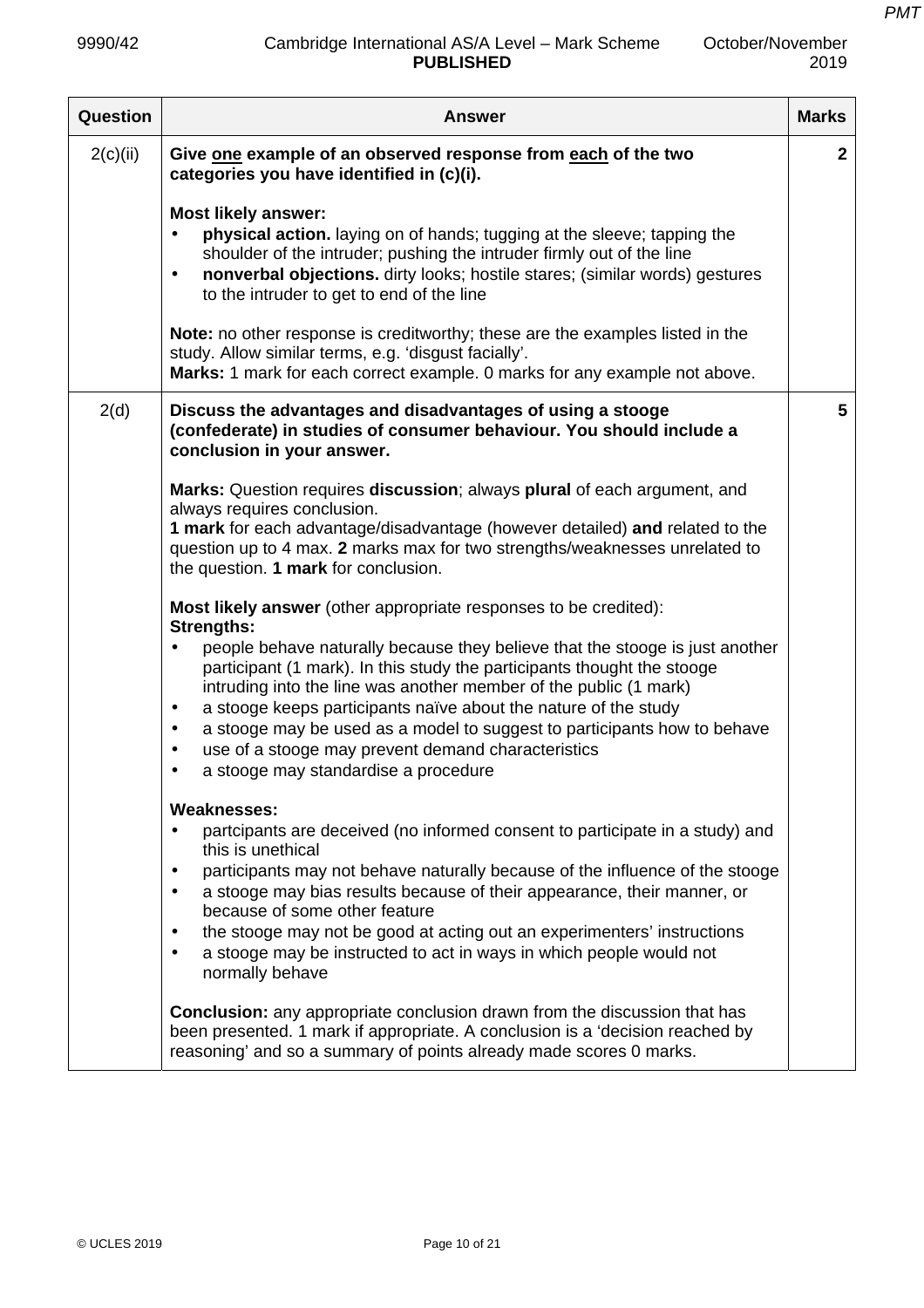| Question | <b>Answer</b>                                                                                                                                                                                                                                                                                                                                                                                                                                                                | <b>Marks</b>   |
|----------|------------------------------------------------------------------------------------------------------------------------------------------------------------------------------------------------------------------------------------------------------------------------------------------------------------------------------------------------------------------------------------------------------------------------------------------------------------------------------|----------------|
|          | Section A: Stimulus question psychology and health                                                                                                                                                                                                                                                                                                                                                                                                                           |                |
| 3        | Newspaper headline: Imagine a pleasant scene that makes you smile.<br>According to psychologist Linda Bridge, the stress of patients suffering<br>from breast cancer can be reduced if they are taught to imagine a pleasant<br>scene while they are relaxing. Bridge et al. (1988) found that after six<br>weeks of using 'imagery plus relaxation', patients felt much better than<br>those who had just relaxed or those who had no stress relief intervention.           |                |
| 3(a)     | Explain what is meant by the term 'imagery'.                                                                                                                                                                                                                                                                                                                                                                                                                                 | $\overline{2}$ |
|          | Most likely answer (other appropriate responses to be credited):<br>an image or picture a person has in their mind (1 mark) about an object,<br>$\bullet$<br>event or particularly a scene which is pleasant, relaxing and brings<br>happiness/a smile to the person imagining the scene (+1 mark)                                                                                                                                                                           |                |
|          | Marks: 1 mark for basic answer e.g. identification. 1 mark for<br>elaboration/example.                                                                                                                                                                                                                                                                                                                                                                                       |                |
| 3(b)     | Outline two reasons why imagery was successful, according to Bridge et<br>al. (1988).                                                                                                                                                                                                                                                                                                                                                                                        | 4              |
|          | <b>Most likely answer:</b><br>the simplicity of the imagery, suggesting a peaceful, pleasant scene of the<br>$\bullet$<br>patient's choice, meant that it was within everyone's grasp<br>often the image made the patient smile, at a time when smiles were perhaps<br>$\bullet$<br>few and far between<br>the pleasant scene could be recalled easily at any time, and the researchers<br>$\bullet$<br>emphasised that it was a resource which every person had within them |                |
|          | Marks: 1 mark for basic answer (apply anywhere). 1 mark for<br>elaboration/example (without needing help). ×2<br>0 marks Any reason not Bridge et al. 0 Marks for describing the findings.                                                                                                                                                                                                                                                                                   |                |
| 3(c)(i)  | Explain what experimental design was used in the study by Bridge et al.<br>(1988).                                                                                                                                                                                                                                                                                                                                                                                           | $\mathbf{2}$   |
|          | <b>Most likely answer:</b><br>The design was independent measures (1 mark) – different women did the<br>$\bullet$<br>three conditions: relaxation only, relaxation plus imagery, and control (+1<br>mark) – one set of patients do one condition and another set do a different<br>condition (+1 mark)                                                                                                                                                                       |                |
|          | Marks: 1 mark basic answer (identification), 2 marks detailed<br>answer/elaboration or use of example.                                                                                                                                                                                                                                                                                                                                                                       |                |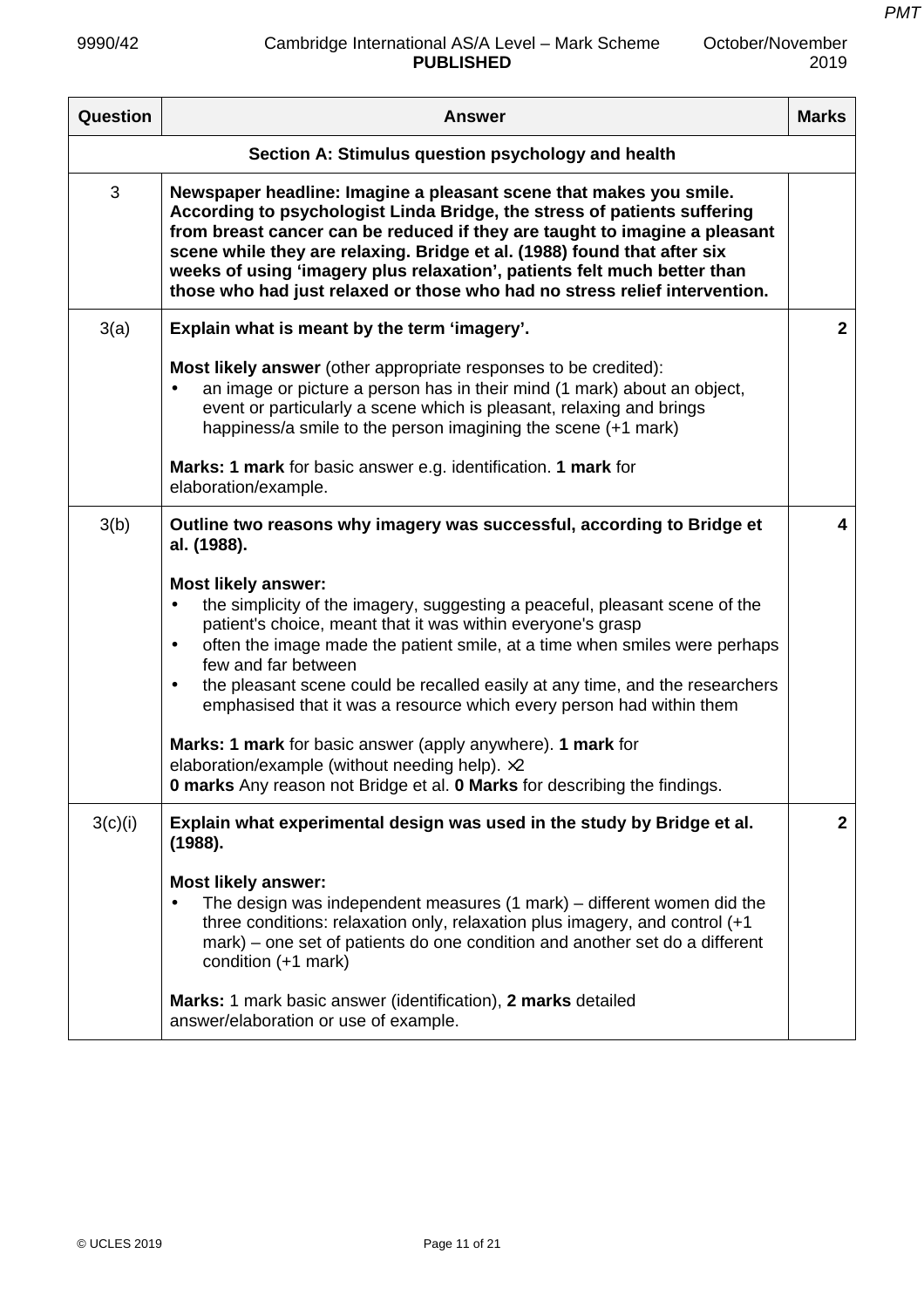October/November

| <b>Question</b> | <b>Answer</b>                                                                                                                                                                                                                                                                                                                                                                                                                                                                                                 | <b>Marks</b> |
|-----------------|---------------------------------------------------------------------------------------------------------------------------------------------------------------------------------------------------------------------------------------------------------------------------------------------------------------------------------------------------------------------------------------------------------------------------------------------------------------------------------------------------------------|--------------|
| 3(c)(ii)        | Outline one disadvantage of this design.                                                                                                                                                                                                                                                                                                                                                                                                                                                                      | $\mathbf{2}$ |
|                 | Most likely answer (other appropriate responses to be credited):<br>individual differences between participants are not controlled<br>$\bullet$<br>for example: Twenty five women had received adjuvant chemotherapy at<br>$\bullet$<br>the time of or after operation before being recruited to the study. Their initial<br>scores on the profile of mood states and Leeds general scales were<br>compared with the scores of the 114 women who did not have adjuvant<br>chemotherapy                        |              |
|                 | Marks: 1 mark basic answer, 2 marks detailed answer/elaboration or use of<br>example.                                                                                                                                                                                                                                                                                                                                                                                                                         |              |
| 3(d)            | Discuss the evidence suggesting that using longitudinal studies to gather<br>data on people who are ill, is useful. You should consider both sides of the<br>argument and include a conclusion in your answer.                                                                                                                                                                                                                                                                                                | 5            |
|                 | Marks: Question requires discussion; always plural of each argument, and<br>always requires conclusion.<br>1 mark for each advantage/disadvantage (however detailed) and related to the<br>question up to 4 max. 2 marks max for two strengths/weaknesses unrelated to<br>the question. 1 mark for conclusion.<br>Note: no credit for references to individuals. Longitudinal can be many. Points<br>can be isolated and credited.<br><b>Most likely answer</b> (other appropriate responses to be credited): |              |
|                 | <b>Advantages:</b><br>it determines change or stability of illness over time<br>$\bullet$<br>it tracks the development of the same individual, so many factors remain<br>$\bullet$<br>constant<br>measures can be repeated and so have reliability<br>$\bullet$                                                                                                                                                                                                                                               |              |
|                 | Disadvantages:<br>attrition: participants drop out; can't be contacted<br>$\bullet$<br>once a study has started the main variables cannot be changed, even<br>$\bullet$<br>though something new may be more relevant<br>unforseen variables may occur; becoming seriously ill may change beliefs<br>$\bullet$<br>significantly as might making a full recovery                                                                                                                                                |              |
|                 | Note: no credit for 'timeconsuming' Question is about people who are ill, not<br>participants in experiments.                                                                                                                                                                                                                                                                                                                                                                                                 |              |
|                 | <b>Conclusion:</b> any appropriate conclusion drawn from the discussion that has<br>been presented. 1 mark if appropriate. A conclusion is a 'decision reached by<br>reasoning' and so a summary of points already made scores 0 marks.                                                                                                                                                                                                                                                                       |              |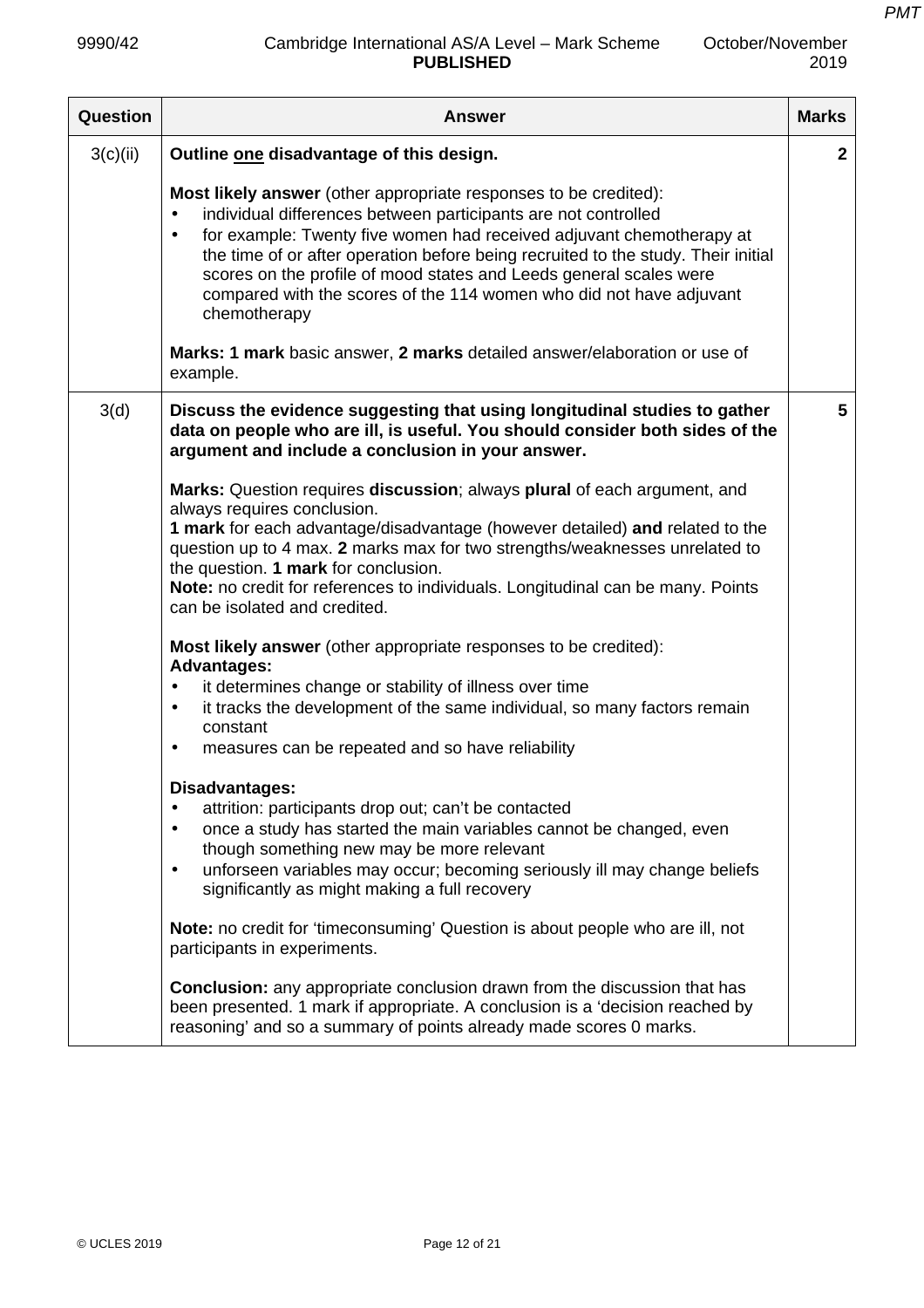*PMT*

| <b>Question</b> | <b>Answer</b>                                                                                                                                                                                                                                                                                                                                                                                                                                                                                                                                                                                                                                                                                              | <b>Marks</b>            |
|-----------------|------------------------------------------------------------------------------------------------------------------------------------------------------------------------------------------------------------------------------------------------------------------------------------------------------------------------------------------------------------------------------------------------------------------------------------------------------------------------------------------------------------------------------------------------------------------------------------------------------------------------------------------------------------------------------------------------------------|-------------------------|
|                 | Section A: Psychology and organisations                                                                                                                                                                                                                                                                                                                                                                                                                                                                                                                                                                                                                                                                    |                         |
| 4               | There are five job facets in the job descriptive index (JDI) (Smith et al.,<br>1969).<br>One question from the JDI asks about the co-worker facet:<br>Think of the majority of people with whom you work or meet in connection<br>with your work.<br>How well does each of the following words or phrases describe these<br>people?<br><b>Frustrating</b><br>Stimulating __ Intelligent<br><b>Stubborn</b><br>'Y' for 'Yes' if it describes the people with whom you work<br>'N' for 'No' if it does not describe them<br>'?' for 'do not know' if you cannot decide                                                                                                                                       |                         |
| 4(a)            | Explain how the JDI is scored.<br>Most likely answer (other appropriate responses to be credited):<br>Each word is either positive or negative. Each item is rated using a 'yes', 'no'<br>and '?' (don't know) scale. Positively worded items are scored 3, 1, and 0, (for Y,<br>?, and N) and negatively worded items are scored 0, 1, and 3). Scores obtained<br>for each of the five dimensions.<br>Marks: 1 mark for each feature from the list above (to 2 max)                                                                                                                                                                                                                                       | 2 <sup>1</sup>          |
| 4(b)            | Give two ways in which job satisfaction can be measured using<br>questionnaires, other than the JDI.<br><b>Most likely answer</b> (other appropriate responses to be credited):<br>Minnesota Satisfaction Questionnaire MSQ (Weiss et al., 1967) Long<br>form: 20 aspects with 100 questions using a 5-point scale ranging from very<br>satisfied to very dissatisfied. Short form also used<br>Quality of working life (QWL) questionnaire (Walton, 1974) includes 8<br>conditions of employment, 35 questions using a five-point scale: very<br>dissatisfied > very satisfied<br>Marks: 1 mark for identification. 1 mark for elaboration/example. $\times 2$ .<br><b>0 marks</b> for anecdotal answers. | $\overline{\mathbf{4}}$ |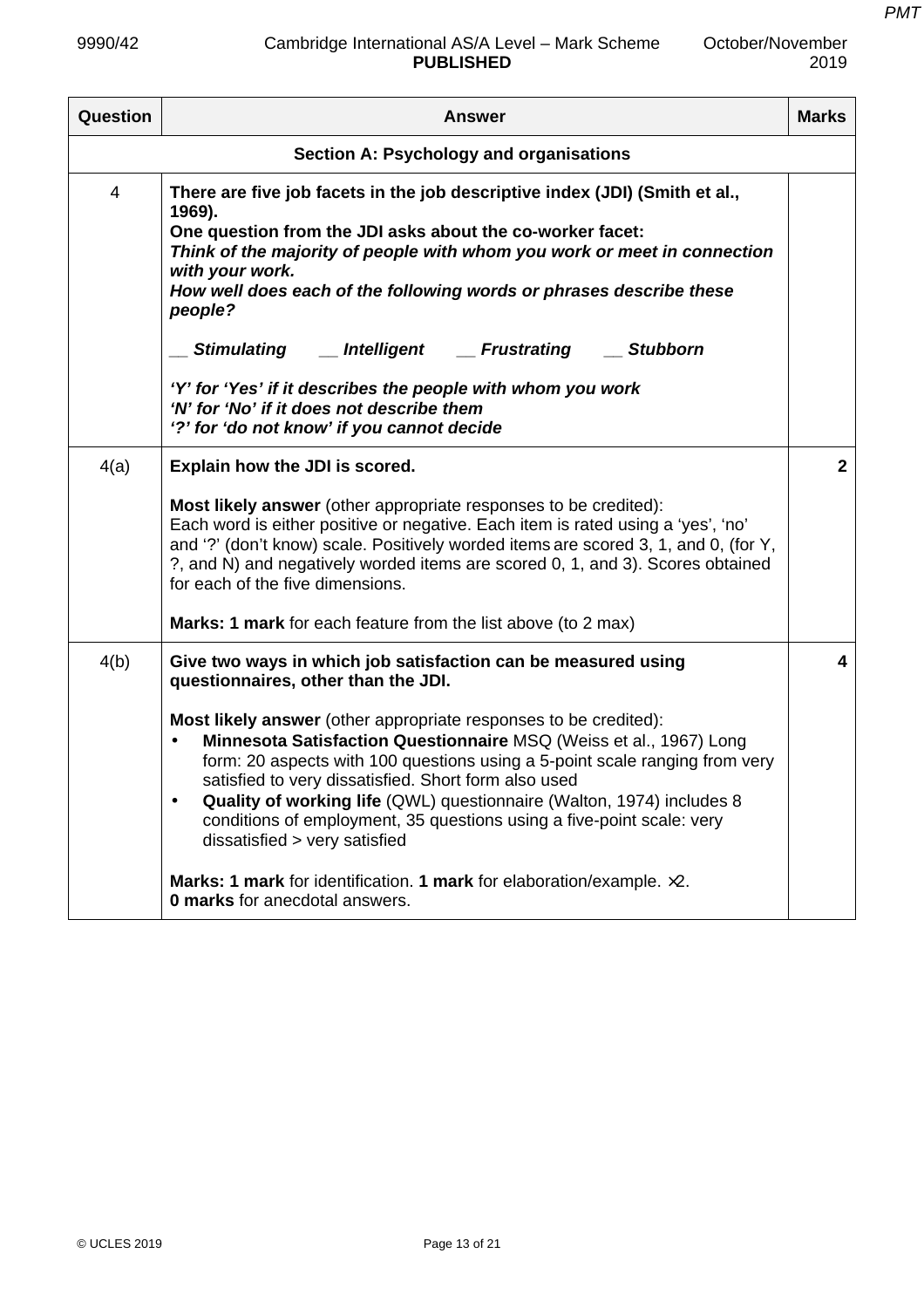| October/November |
|------------------|
| 2019             |

| Question | <b>Answer</b>                                                                                                                                                                                                                                                                                                                                                                                                                                                                                                                                                                                                                                                                                                                                                                                                              | <b>Marks</b> |
|----------|----------------------------------------------------------------------------------------------------------------------------------------------------------------------------------------------------------------------------------------------------------------------------------------------------------------------------------------------------------------------------------------------------------------------------------------------------------------------------------------------------------------------------------------------------------------------------------------------------------------------------------------------------------------------------------------------------------------------------------------------------------------------------------------------------------------------------|--------------|
| 4(c)     | Outline two job facets measured by the JDI, other than the co-worker facet.                                                                                                                                                                                                                                                                                                                                                                                                                                                                                                                                                                                                                                                                                                                                                | 4            |
|          | <b>Most likely answers</b><br>Pay: Think of the pay you get now. How well does each of the following<br>$\bullet$<br>words or phrases describe your present pay? Words, e.g. well paid; bad<br>Supervision: Think of the kind of supervision that you get on your job. How<br>$\bullet$<br>well does each of the following words or phrases describe this? Words, e.g.<br>supportive; unkind<br>The work itself: Think of the work you do at present. How well does each<br>$\bullet$<br>of the following words or phrases describe your work? Words, e.g.<br>fascinating; routine<br><b>Opportunities for promotion:</b> Think of the opportunities for promotion that<br>$\bullet$<br>you have now. How well does each of the following words or phrases<br>describe these? Words, e.g. regular promotions; very limited |              |
|          | <b>Note:</b> Co-workers/people on your current job scores no marks as it is in the<br>question stem.<br>Note: 1 mark max for answers using similar terms and serendipitously<br>answering the question correctly, e.g. rewards/salary.<br>Marks: 1 mark for identification. 1 mark for elaboration/example. x2.                                                                                                                                                                                                                                                                                                                                                                                                                                                                                                            |              |
| 4(d)     | Discuss the advantages and disadvantages of measuring job satisfaction<br>using a 'yes/no/do not know' scale. You should include a conclusion in<br>your answer.                                                                                                                                                                                                                                                                                                                                                                                                                                                                                                                                                                                                                                                           | 5            |
|          | Marks: Question requires discussion; always plural of each argument, and<br>always requires conclusion.<br>1 mark for each advantage/disadvantage (however detailed) and related to the<br>question up to 4 max. 2 marks max for two strengths/weaknesses unrelated to<br>the question. 1 mark for conclusion.                                                                                                                                                                                                                                                                                                                                                                                                                                                                                                             |              |
|          | <b>Most likely answer</b> (other appropriate responses to be credited):<br><b>Advantage:</b><br>clear and unambiguous way to answer. No confusing scale, no<br>$\bullet$                                                                                                                                                                                                                                                                                                                                                                                                                                                                                                                                                                                                                                                   |              |
|          | misinterpretation<br>provides quantitative data<br>$\bullet$<br>results in data that can be used for statistical analysis and comparisons<br>$\bullet$                                                                                                                                                                                                                                                                                                                                                                                                                                                                                                                                                                                                                                                                     |              |
|          | Disadvantage:<br>perhaps too simple – not even variants of 'strongly' or 'slightly' just<br>$\bullet$<br>yes/no/don't know<br>no explanation for reason for answer<br>$\bullet$<br>may result in ceiling effects (e.g. many 'yesses')<br>$\bullet$                                                                                                                                                                                                                                                                                                                                                                                                                                                                                                                                                                         |              |
|          | <b>Conclusion:</b> any appropriate conclusion drawn from the discussion that has<br>been presented. 1 mark if appropriate. A conclusion is a 'decision reached by<br>reasoning' and so a summary of points already made scores 0 marks.                                                                                                                                                                                                                                                                                                                                                                                                                                                                                                                                                                                    |              |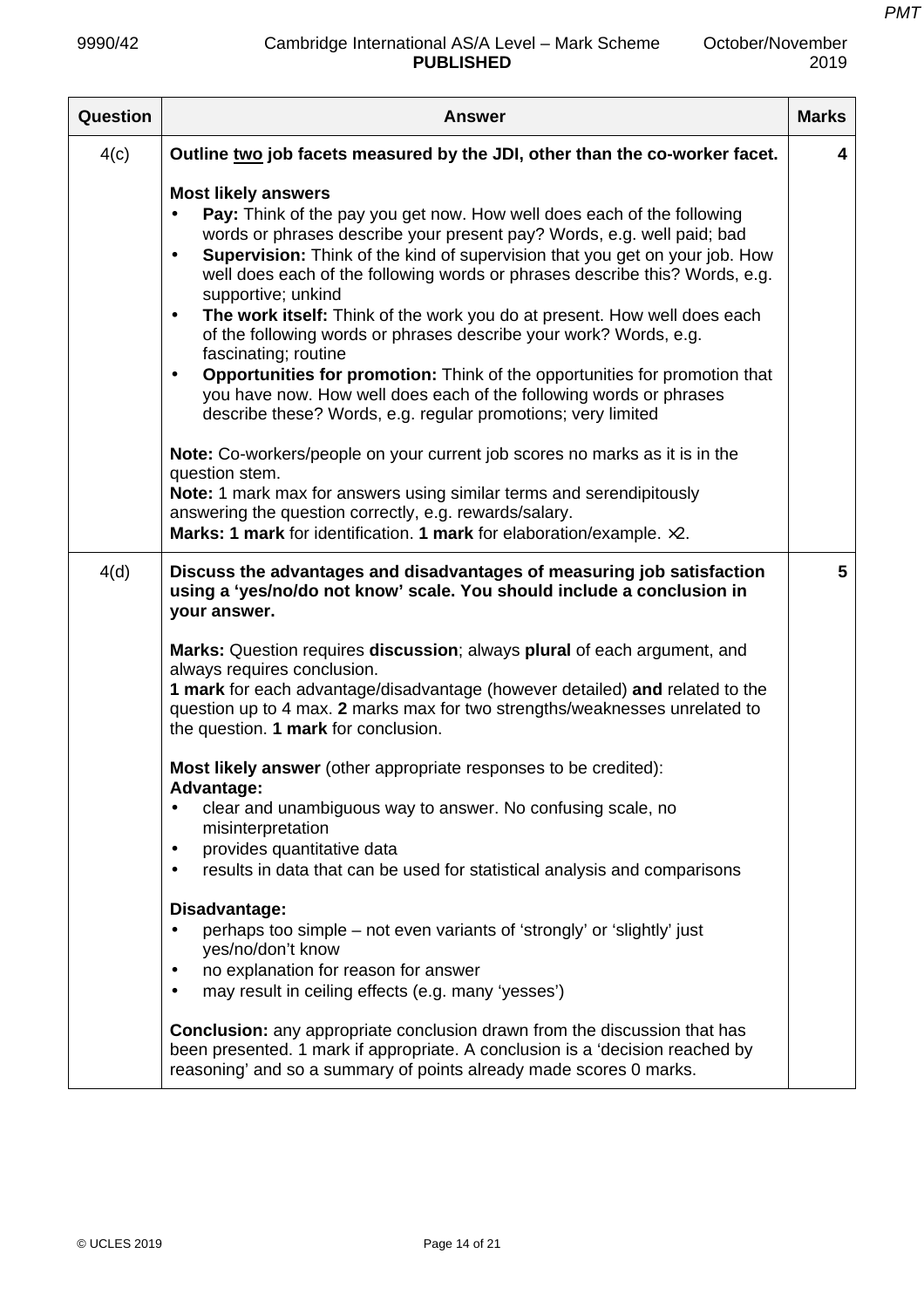# **Section B: Design Question**

| <b>Question</b> | <b>Answer</b>                                                                                                                                                                                                                                                                                                                                                                                                                                                                                                                                                                                                                                                                                                                                                                                                                                                                     | <b>Marks</b> |
|-----------------|-----------------------------------------------------------------------------------------------------------------------------------------------------------------------------------------------------------------------------------------------------------------------------------------------------------------------------------------------------------------------------------------------------------------------------------------------------------------------------------------------------------------------------------------------------------------------------------------------------------------------------------------------------------------------------------------------------------------------------------------------------------------------------------------------------------------------------------------------------------------------------------|--------------|
| 5(a)            | Design a study using an observation to investigate whether a person has<br>generalised anxiety disorder.                                                                                                                                                                                                                                                                                                                                                                                                                                                                                                                                                                                                                                                                                                                                                                          | 10           |
|                 | Marks: use generic levels of response Design a study question part (a).<br>Additional: Candidates should design the study showing evidence of design<br>features appropriate to the named method. The named method: observation.<br>Specific features: Observations: type, setting, response categories, sampling<br>frame, number of observers.<br>General features of research methodology: sampling technique and sample,<br>type of data, ethics, reliability, validity, data analysis.                                                                                                                                                                                                                                                                                                                                                                                       |              |
| 5(b)            | Explain the psychological and methodological evidence on which your<br>study is based.                                                                                                                                                                                                                                                                                                                                                                                                                                                                                                                                                                                                                                                                                                                                                                                            | 8            |
|                 | <b>Marks:</b> use generic levels of response 'Design a study' question part (b).<br>Note: If only methodological or psychological explanation is provided max 5<br>marks<br>Candidates are expected to explain the reasons for the suggested design in<br>part (a). Explanation should be both psychological and methodological.<br>Psychological to include appropriate theory or research.<br>Additional: candidates are expected to justify their decisions or evidence<br>presented regarding the design made in answer to question part (a).<br><b>Syllabus:</b> measures: characteristics of generalised anxiety and examples;                                                                                                                                                                                                                                              |              |
|                 | Generalised Anxiety Disorder assessment (GAD-7)                                                                                                                                                                                                                                                                                                                                                                                                                                                                                                                                                                                                                                                                                                                                                                                                                                   |              |
|                 | Psychological:<br>GAD is a long-term condition that causes feelings of anxiety about a wide<br>range of situations and issues, rather than one specific event<br>people with GAD feel anxious most days and often struggle to remember<br>$\bullet$<br>the last time they felt relaxed. As soon as one anxious thought is resolved,<br>another may appear about a different issue<br>GAD can cause both psychological (mental) and physical symptoms.<br>$\bullet$<br>These vary from person to person, but can include: feeling restless or<br>worried, having trouble concentrating or sleeping, having dizziness or<br>palpitations<br>Note: candidates may describe studies of anxiety such as Ost, Watson and<br>Rayner, etc. These must be related to part (a) to receive credit.<br>Methodological: explanation of method using general and specific features as<br>above. |              |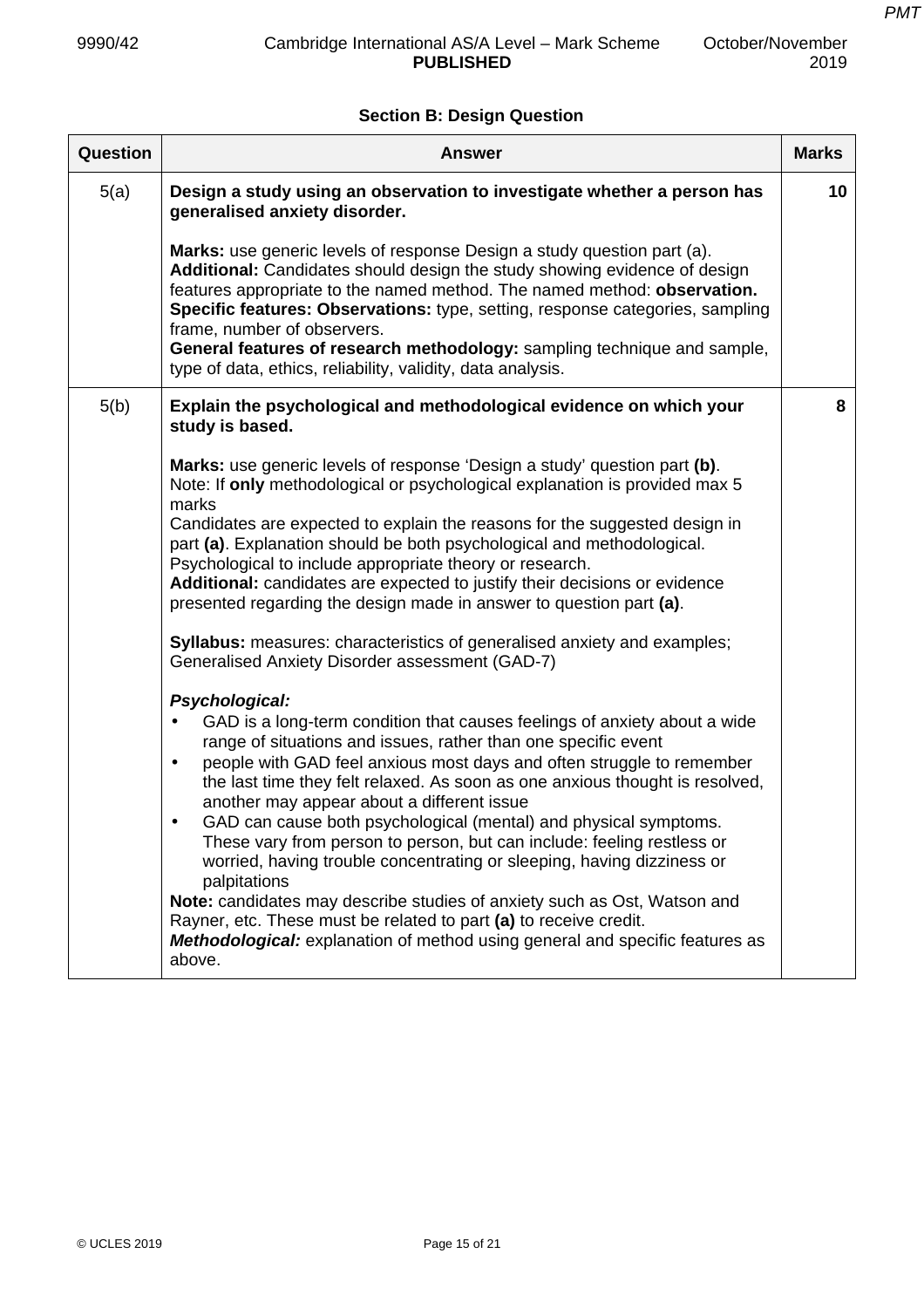| Question | Answer                                                                                                                                                                                                                                                                                                                                                                                                                                                                                                                                                                                                                                                      | <b>Marks</b> |
|----------|-------------------------------------------------------------------------------------------------------------------------------------------------------------------------------------------------------------------------------------------------------------------------------------------------------------------------------------------------------------------------------------------------------------------------------------------------------------------------------------------------------------------------------------------------------------------------------------------------------------------------------------------------------------|--------------|
| 6(a)     | Design a study using a questionnaire to investigate the effectiveness of<br>the 'disrupt-then-reframe' sales technique.                                                                                                                                                                                                                                                                                                                                                                                                                                                                                                                                     | 10           |
|          | Marks: use generic levels of response Design a study question part (a).<br>Additional: Candidates should design the study showing evidence of design<br>features appropriate to the named method. The named method:<br>Questionnaire.<br>Specific features: Questionnaires/Interviews: type, setting, example<br>questions. Scoring/rating scale, analysis of responses.<br>General features of research methodology: sampling technique and sample,<br>type of data, ethics, reliability, validity, data analysis.                                                                                                                                         |              |
| 6(b)     | Explain the psychological and methodological evidence on which your<br>study is based.                                                                                                                                                                                                                                                                                                                                                                                                                                                                                                                                                                      | 8            |
|          | Marks: use generic levels of response 'Design a study' question part (b).<br>Note: If only methodological or psychological explanation is provided max 5<br>marks<br>Candidates are expected to explain the reasons for the suggested design in<br>part (a). Explanation should be both psychological and methodological.<br>Psychological to include appropriate theory or research.<br>Additional: candidates are expected to justify their decisions or evidence<br>presented regarding the design made in answer to question part (a).<br>Syllabus: interpersonal influence techniques; disrupt-then-reframe (Kardes et<br>al., 2007)<br>Psychological: |              |
|          | The disrupt-then-reframe (DTR) technique involves deliberately confusing<br>consumers with a disruptive message (or confusing information) and then<br>reframing or re-wording in a much clearer way so the consumer understands<br>what is being said, is happy and this (i) reduces the number of counter-<br>arguments and (ii) can close a sale.<br><b>Methodological:</b> explanation of method using general and specific features as<br>above.                                                                                                                                                                                                       |              |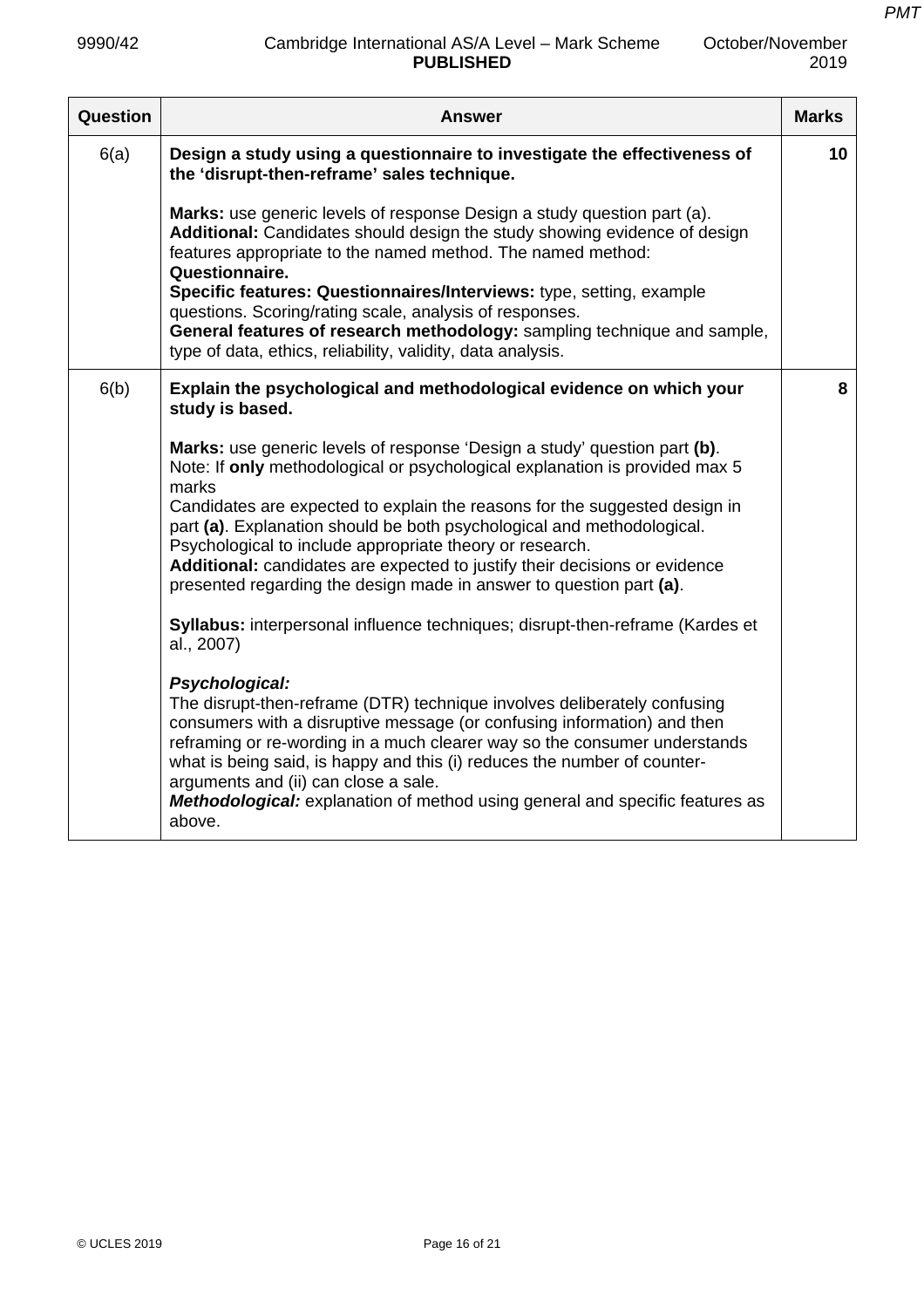| Question | <b>Answer</b>                                                                                                                                                                                                                                                                                                                                                                                                                                                                                                                                                                                                                                                                                                                                                                                                                                                               | <b>Marks</b> |
|----------|-----------------------------------------------------------------------------------------------------------------------------------------------------------------------------------------------------------------------------------------------------------------------------------------------------------------------------------------------------------------------------------------------------------------------------------------------------------------------------------------------------------------------------------------------------------------------------------------------------------------------------------------------------------------------------------------------------------------------------------------------------------------------------------------------------------------------------------------------------------------------------|--------------|
| 7(a)     | Design an experiment to investigate the effectiveness of 'attention<br>diversion' for patients during a painful medical procedure.                                                                                                                                                                                                                                                                                                                                                                                                                                                                                                                                                                                                                                                                                                                                          | 10           |
|          | Marks: use generic levels of response Design a study question part (a).<br>Additional: Candidates should design the study showing evidence of design<br>features appropriate to the named method. The named method: experiment.<br>Specific features: Experiments: type, IV, DV, controls, experimental design.<br>General features of research methodology: sampling technique and sample,<br>type of data, ethics, reliability, validity, data analysis.                                                                                                                                                                                                                                                                                                                                                                                                                  |              |
| 7(b)     | Explain the psychological and methodological evidence on which your<br>study is based.                                                                                                                                                                                                                                                                                                                                                                                                                                                                                                                                                                                                                                                                                                                                                                                      | 8            |
|          | Marks: use generic levels of response 'Design a study' question part (b).<br>Note: If only methodological or psychological explanation is provided max 5<br>marks<br>Candidates are expected to explain the reasons for the suggested design in<br>part (a). Explanation should be both psychological and methodological.<br>Psychological to include appropriate theory or research.<br>Additional: candidates are expected to justify their decisions or evidence<br>presented regarding the design made in answer to question part (a).<br><b>Syllabus:</b> psychological techniques: cognitive strategies (attention diversion,<br>non-pain imagery and cognitive redefinition)<br>Psychological:<br>Attention diversion is the process of diverting the attention of a person from the<br>source of potential discomfort thereby reducing its impact. Attention can be |              |
|          | diverted in a number of different ways, such as simply not looking, talking about<br>something else, watching television, listening to music, etc. Non-pain imagery<br>could also divert attention, where person tries to alleviate discomfort by creating<br>or imagining a mental scene that is unrelated to or incompatible with the pain.<br>As the question involves a laboratory experiment then a candidate could use<br>these as conditions of the IV. Note: non-pain imagery is different from attention<br>diversion, as is cognitive redefinition.<br>Methodological: explanation of method using general and specific features as<br>above.                                                                                                                                                                                                                     |              |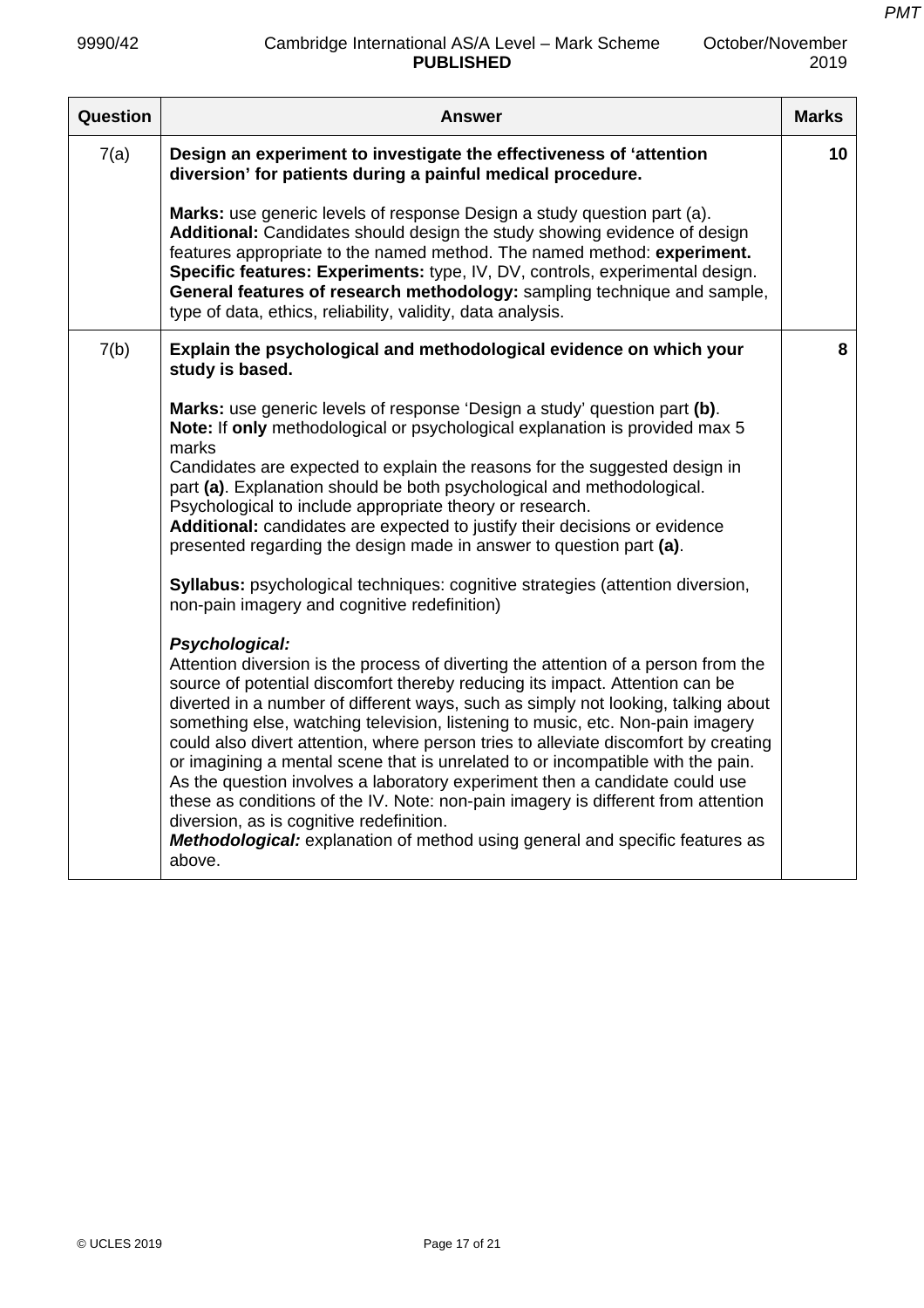| October/November |
|------------------|
| 2019             |

| Question | Answer                                                                                                                                                                                                                                                                                                                                                                                                                                                                                                                                     | <b>Marks</b> |
|----------|--------------------------------------------------------------------------------------------------------------------------------------------------------------------------------------------------------------------------------------------------------------------------------------------------------------------------------------------------------------------------------------------------------------------------------------------------------------------------------------------------------------------------------------------|--------------|
| 8(a)     | Design a study to investigate to what extent the manager of a clothes<br>factory demonstrates 'levels of leadership'.                                                                                                                                                                                                                                                                                                                                                                                                                      | 10           |
|          | Marks: use generic levels of response Design a study question part (a).<br>Additional: Candidates should design the study showing evidence of design<br>features appropriate to the named method. The named method: any<br>appropriate method.                                                                                                                                                                                                                                                                                             |              |
|          | Typical features:<br>Experiments: type, IV, DV, controls, experimental design<br>Observations: type, setting, response categories, sampling frame, number<br>$\bullet$<br>of observers<br>Questionnaires/Interviews: type, setting, example questions.<br>$\bullet$<br>Scoring/rating scale, analysis of responses                                                                                                                                                                                                                         |              |
|          | General features of research methodology: sampling technique and sample,<br>type of data, ethics, reliability, validity, data analysis.                                                                                                                                                                                                                                                                                                                                                                                                    |              |
| 8(b)     | Explain the psychological and methodological evidence on which your<br>study is based.                                                                                                                                                                                                                                                                                                                                                                                                                                                     | 8            |
|          | Marks: use generic levels of response 'Design a study' question part (b).<br>Note: If only methodological or psychological explanation is provided max 5<br>marks<br>Candidates are expected to explain the reasons for the suggested design in<br>part (a). Explanation should be both psychological and methodological.<br>Psychological to include appropriate theory or research.<br>Additional: candidates are expected to justify their decisions or evidence<br>presented regarding the design made in answer to question part (a). |              |
|          | <b>Syllabus:</b> three levels of leadership (Scouller, 2011)                                                                                                                                                                                                                                                                                                                                                                                                                                                                               |              |
|          | Psychological:<br>Scouller (2011) outlines three levels of leadership: public, private (outer,<br>behavioural levels) and are what a leader must do with people. Personal (an<br>inner level) is what a leader should do to grow.<br>Methodological: explanation of method using general and specific features as<br>above.                                                                                                                                                                                                                |              |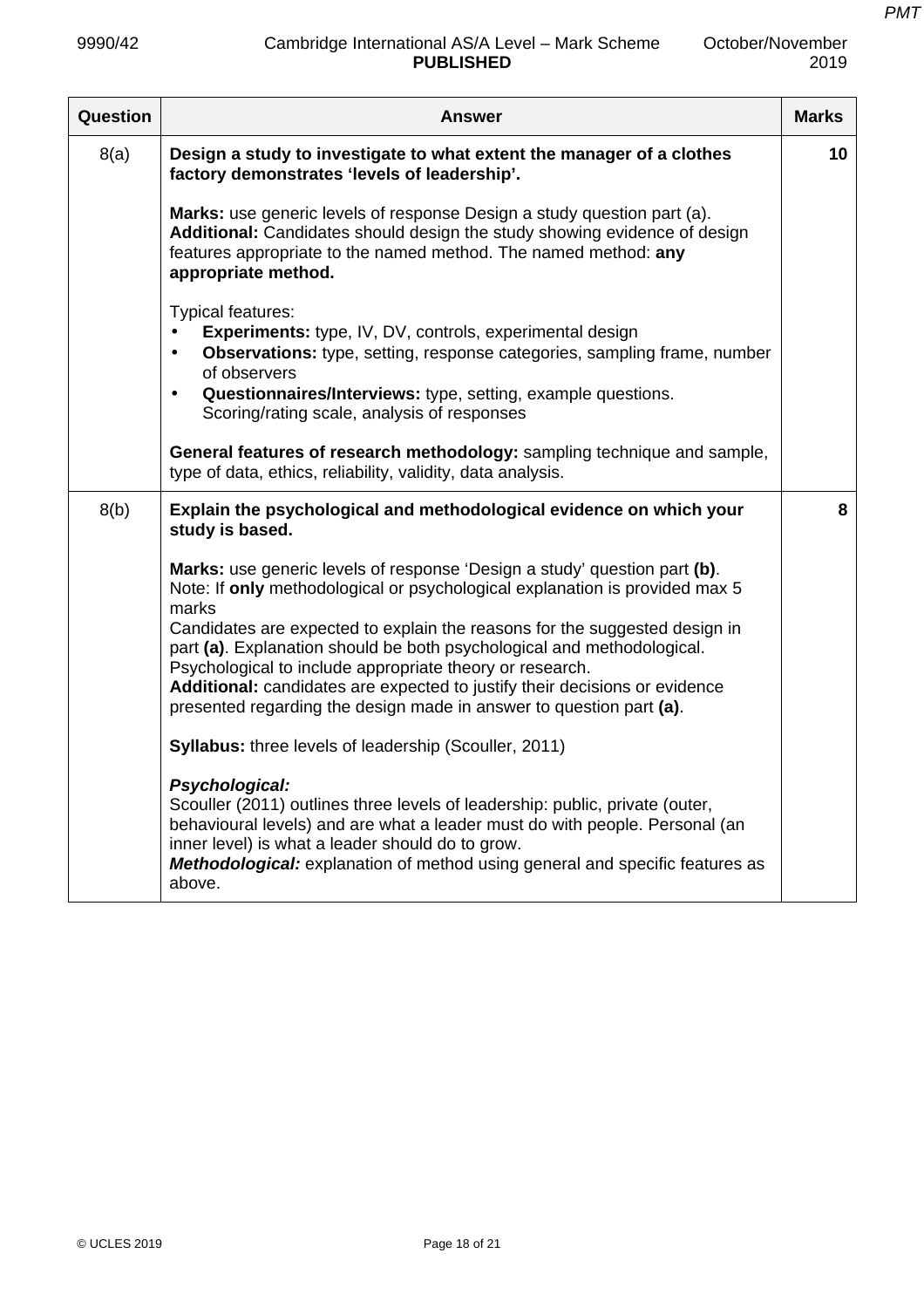# **Section C: Evaluation Question**

| Question | Answer                                                                                                                                                                                        | <b>Marks</b> |
|----------|-----------------------------------------------------------------------------------------------------------------------------------------------------------------------------------------------|--------------|
| 9        | 'All impulse control disorders are caused by a person receiving positive<br>reinforcement after engaging in a particular behaviour.'                                                          | $12 \,$      |
|          | To what extent do you agree with this statement? Use examples of<br>research you have studied to support your answer.                                                                         |              |
|          | Marks: use generic levels of response in table C.<br>Syllabus: causes of impulse control disorders and non-substance addictive<br>disorder; behavioural: positive reinforcement.              |              |
|          | Most likely (any other appropriate responses should be credited):<br>For:                                                                                                                     |              |
|          | the behavioural explanation of learning has repeatedly shown that<br>٠<br>behaviour is strongly influenced by its antecedents                                                                 |              |
|          | positive reinforcement is the basis of explanations of ICDs such as that by<br>$\bullet$<br>Miller (feeling-states)                                                                           |              |
|          | this approach explains other abnormalities such as fears and phobias, and<br>$\bullet$<br>there are successful treatments based on these principles                                           |              |
|          | <b>Against:</b>                                                                                                                                                                               |              |
|          | cognitive explanations show that not all people respond in the same way to<br>٠<br>positive reinforcement (positive punishment can be rewarding for some<br>people, such as attention seekers |              |
|          | biomedical explanations would also suggest that behaviour is determined<br>$\bullet$<br>by dopamine, seratonin, etc.                                                                          |              |
|          | Freud would suggest that ICDs are the result of defence mechanisms, etc.<br>$\bullet$                                                                                                         |              |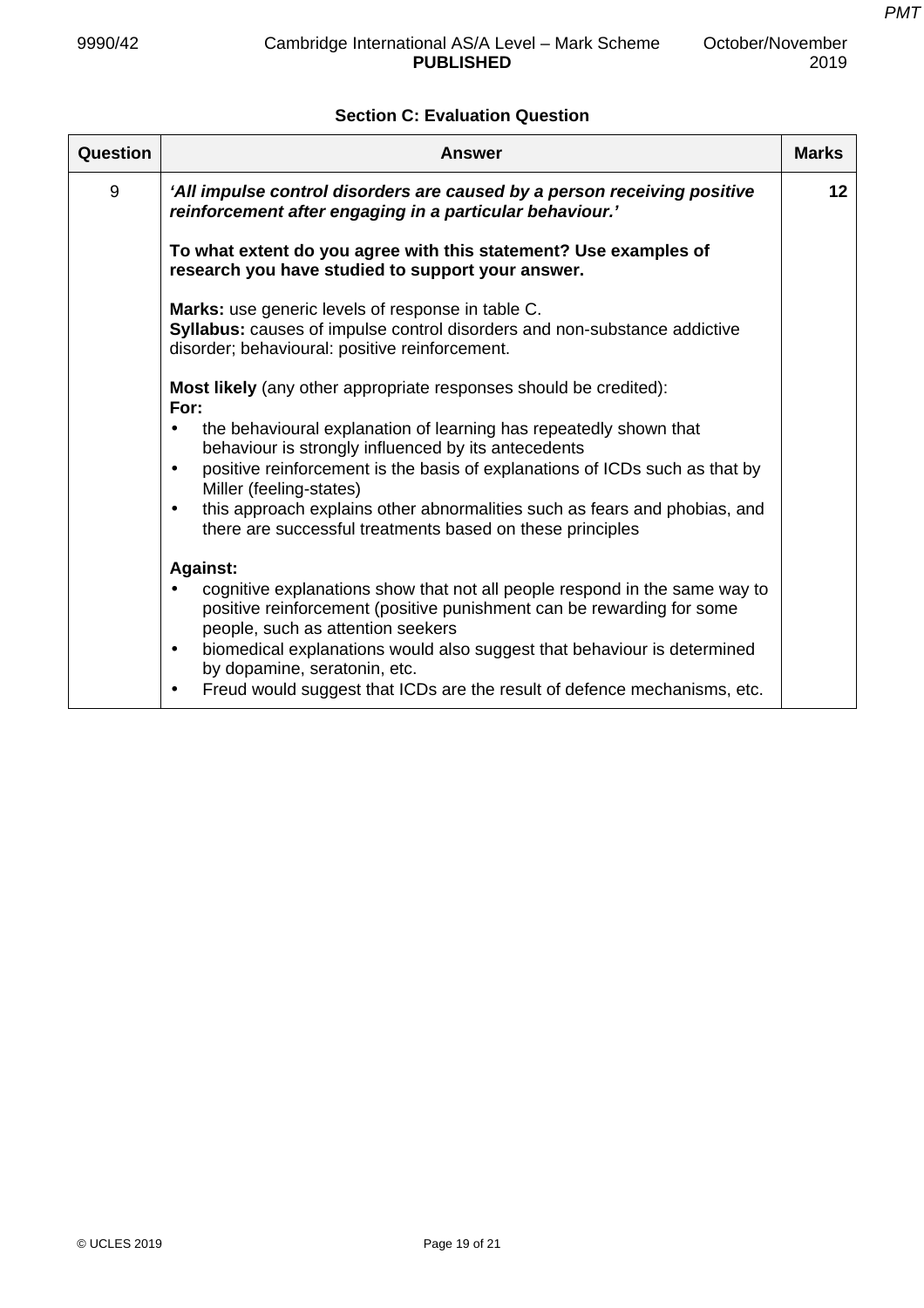| October/November |
|------------------|
| 2019             |

| <b>Question</b> | Answer                                                                                                                                                                                                                                                                          | <b>Marks</b> |
|-----------------|---------------------------------------------------------------------------------------------------------------------------------------------------------------------------------------------------------------------------------------------------------------------------------|--------------|
| 10 <sup>1</sup> | 'Descriptive food names do not influence perception of food; people will<br>eat what they like.'                                                                                                                                                                                | 12           |
|                 | To what extent do you agree with this statement? Use examples of<br>research you have studied to support your answer.                                                                                                                                                           |              |
|                 | Marks: use generic levels of response in table C.<br><b>Syllabus:</b> menu design psychology: sensory perception and food name<br>(Wansink et al., 2005)                                                                                                                        |              |
|                 | <b>Most likely</b> (any other appropriate responses should be credited):<br>For:                                                                                                                                                                                                |              |
|                 | quote from Wansink: those who ate foods with evocative, descriptive menu<br>$\bullet$<br>names generated a larger number of (i) positive comments about the food<br>and (ii) rated it as more appealing, tasty, and calorific than those eating<br>regularly-named counterparts |              |
|                 | the use of descriptive names may help improve perceptions of foods in<br>$\bullet$<br>institutional settings, and it may help facilitate the introduction of unfamiliar<br>foods                                                                                                |              |
|                 | descriptive names are designed to make the food sound more tasty,<br>$\bullet$<br>appealing and may refer to the quality of the food, or where it is from (e.g.<br>'locally sourced')                                                                                           |              |
|                 | <b>Against:</b>                                                                                                                                                                                                                                                                 |              |
|                 | descriptions may create an expectation that is not met when the food                                                                                                                                                                                                            |              |
|                 | arrives making the customer disappointed<br>people choose to eat what they like and do not choose what they dislike.<br>$\bullet$<br>The name is irrelevant                                                                                                                     |              |
|                 | people do not like food descriptions which are too descriptive; restaurants<br>$\bullet$<br>try to make something average sound good that is not                                                                                                                                |              |